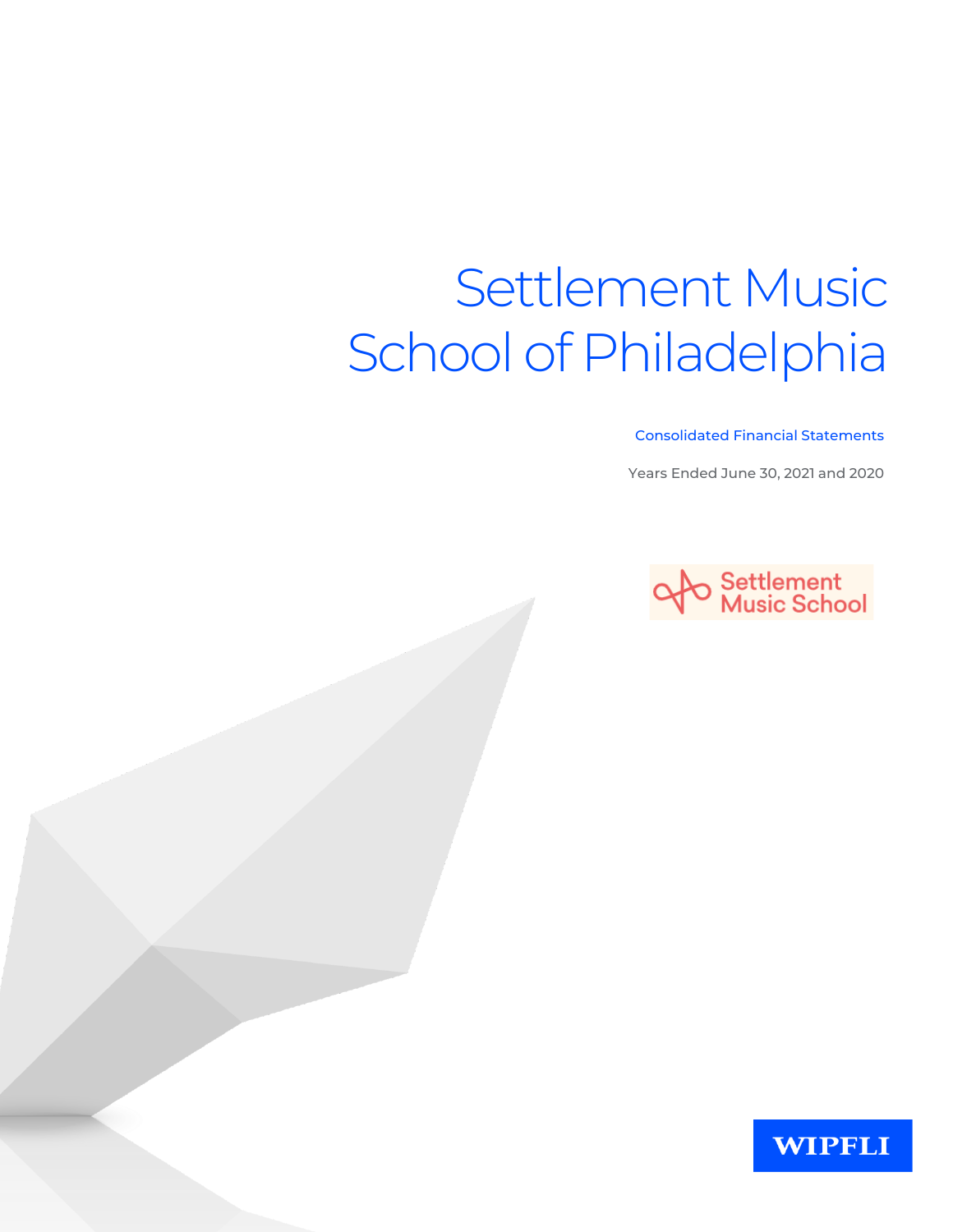# **WIPFLI**

### **Independent Auditor's Report**

Central Board Settlement Music School of Philadelphia Philadelphia, Pennsylvania

### **Report on the Financial Statements**

We have audited the accompanying consolidated financial statements of Settlement Music School of Philadelphia and Subsidiary (the "School"), which comprise the consolidated statements of financial position as of June 30, 2021, and the related consolidated statements of activities, functional expenses, and cash flows for the year then ended and the related notes to the consolidated financial statements.

### **Management's Responsibility for the Financial Statements**

Management is responsible for the preparation and fair presentation of these consolidated financial statements in accordance with accounting principles generally accepted in the United States; this includes the design, implementation, and maintenance of internal control relevant to the preparation and fair presentation of financial statements that are free from material misstatement, whether due to fraud or error.

### **Auditor's Responsibility**

Our responsibility is to express an opinion on these consolidated financial statements based on our audit. We conducted our audit in accordance with auditing standards generally accepted in the United States. Those standards require that we plan and perform the audit to obtain reasonable assurance about whether the consolidated financial statements are free from material misstatement.

An audit involves performing procedures to obtain audit evidence about the amounts and disclosures in the consolidated financial statements. The procedures selected depend on the auditor's judgment, including the assessment of the risks of material misstatement of the consolidated financial statements whether due to fraud or error. In making those risk assessments, the auditor considers internal control relevant to the entity's preparation and fair presentation of the consolidated financial statements in order to design audit procedures that are appropriate in the circumstances, but not for the purpose of expressing an opinion on the effectiveness of the entity's internal control. Accordingly, we express no such opinion. An audit also includes evaluating the appropriateness of accounting policies used and the reasonableness of significant accounting estimates made by management, as well as evaluating the overall presentation of the consolidated financial statements.

We believe that the audit evidence we have obtained is sufficient and appropriate to provide a basis for our audit opinion.

#### **Opinion**

In our opinion, the consolidated financial statements referred to above present fairly, in all material respects, the financial position of Settlement Music School of Philadelphia and Subsidiary as of June 30, 2021, and the results of their operations and their cash flows for the year then ended in accordance with accounting principles generally accepted in the United States.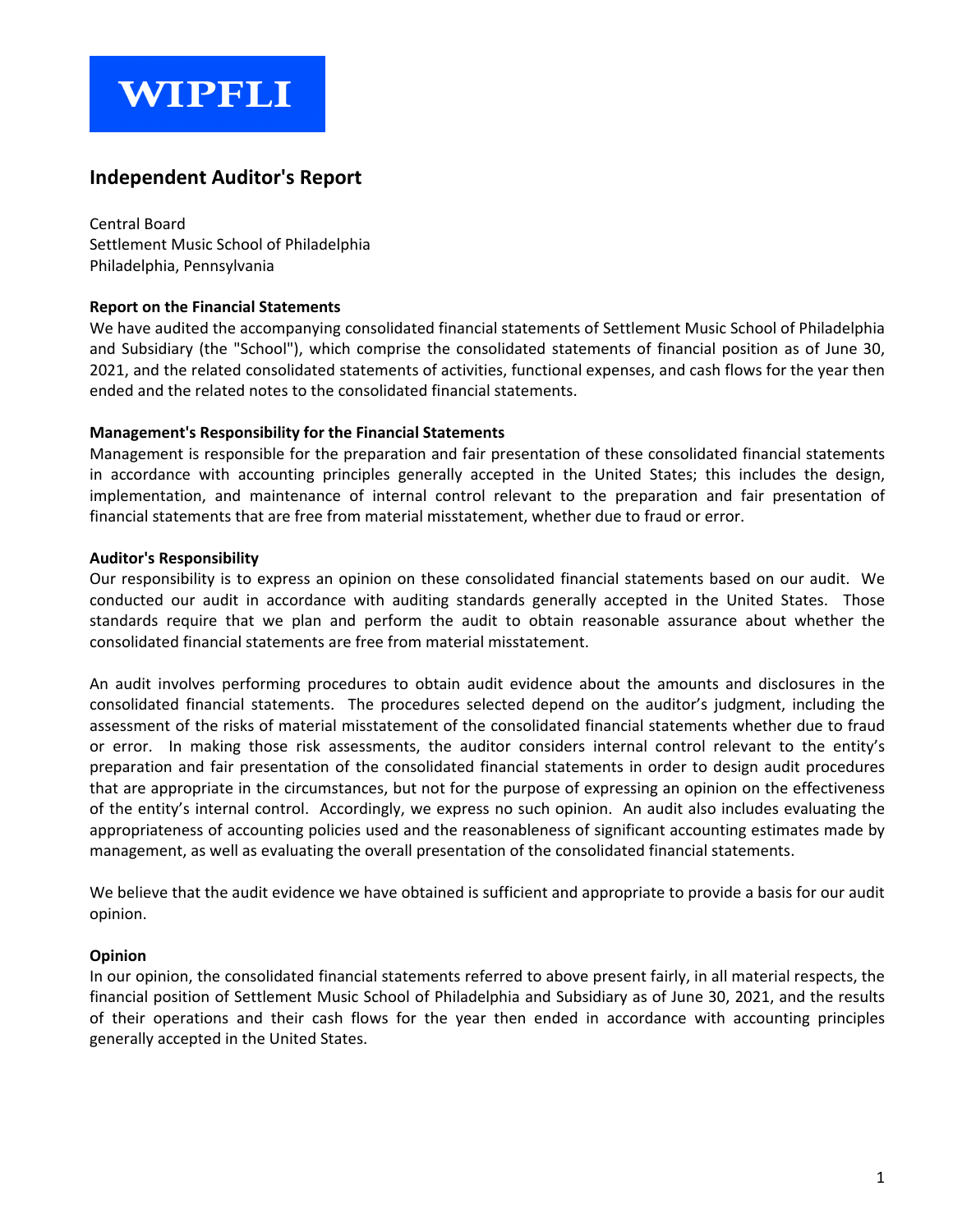

#### **Prior Period Financial Statements**

The consolidated financial statements of Settlement Music School of Philadelphia as of June 30, 2020, were audited by other auditors whose report dated March 2, 2021, expressed an unmodified opinion on those statements.

Wippei LLP

Wipfli LLP

February 14, 2022 Philadelphia, Pennsylvania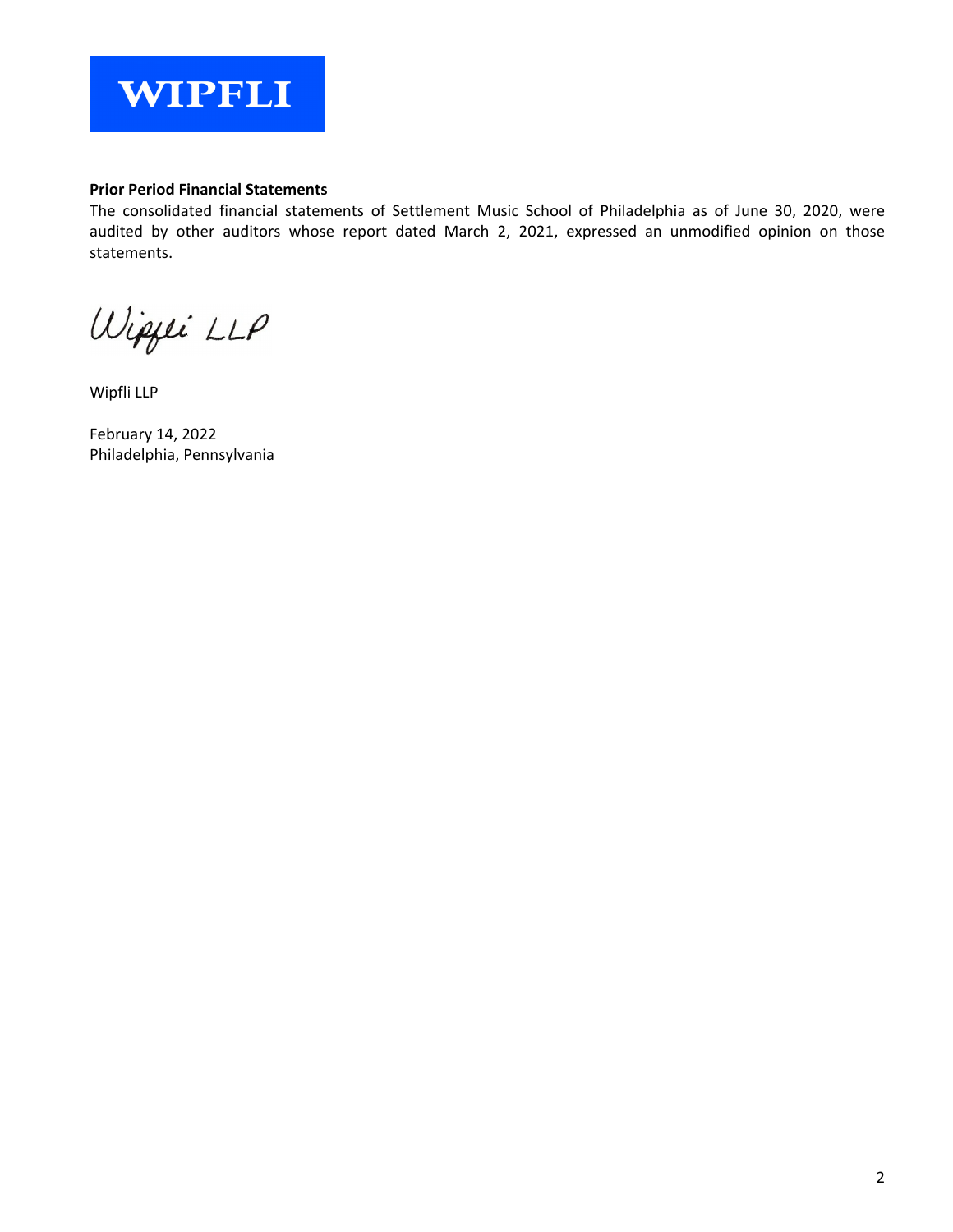# **Consolidated Statements of Financial Position**

| As of June 30,                                                     |    | 2021         | 2020                     |
|--------------------------------------------------------------------|----|--------------|--------------------------|
| <b>ASSETS</b>                                                      |    |              |                          |
| <b>CURRENT ASSETS</b>                                              |    |              |                          |
| Cash                                                               | \$ | 4,268,883 \$ | 3,127,205                |
| Accounts receivable, net of allowance for doubtful accounts of     |    |              |                          |
| \$29,766 in 2021 and \$124,000 in 2020                             |    | 99,498       | 69,963                   |
| Contributions, grants and bequests receivable, net of allowance of |    |              |                          |
| doubtful accounts of \$15,000 in 2021 and \$25,000 in 2020         |    | 1,594,379    | 1,114,410                |
| Prepaid expenses and other assets                                  |    | 139,945      | 116,726                  |
|                                                                    |    |              |                          |
| <b>Total current assets</b>                                        |    | 6,102,705    | 4,428,304                |
|                                                                    |    |              |                          |
| <b>NONCURRENT ASSETS</b>                                           |    |              |                          |
| Contributions, grants and bequests receivable, due beyond one year |    | 1,468,823    | 2,809,939                |
| Life insurance policies                                            |    | 300,000      | 300,000                  |
| Beneficial interest in charitable remainder unitrust               |    | 927,713      | 689,185                  |
| Cash restricted for the endowment                                  |    | 27,496       | 81,645                   |
| Investments                                                        |    | 10,584,574   | 7,377,691                |
| Property and equipment, net                                        |    | 15,391,430   | 16,056,804               |
|                                                                    |    |              |                          |
| <b>Total noncurrent assets</b>                                     |    | 28,700,036   | 27,315,264               |
|                                                                    |    |              |                          |
| <b>Total assets</b>                                                | S  |              | 34,802,741 \$ 31,743,568 |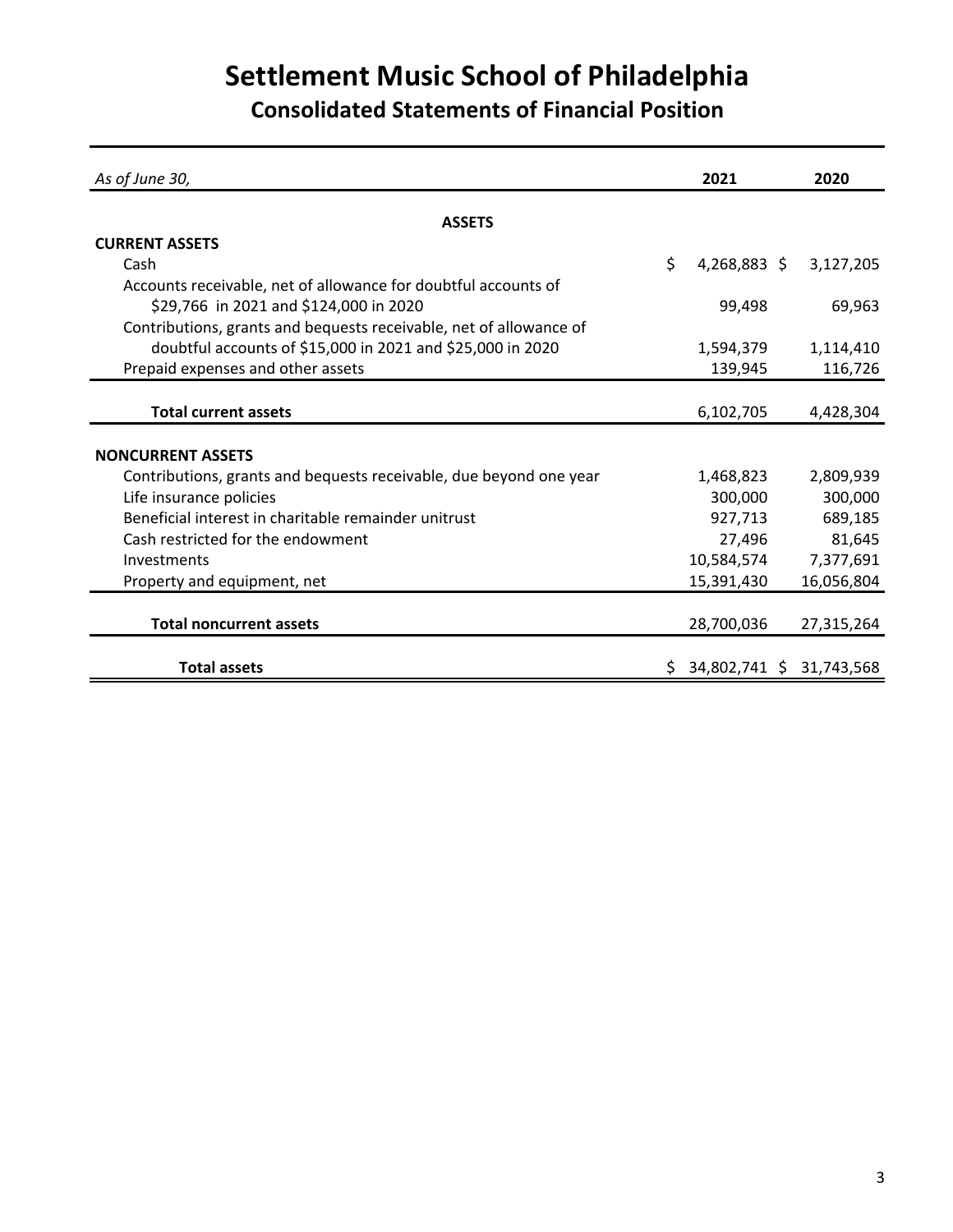# **Consolidated Statements of Financial Position (Continued)**

| As of June 30,                              |     | 2021                     | 2020       |
|---------------------------------------------|-----|--------------------------|------------|
| <b>LIABILITIES AND NET ASSETS</b>           |     |                          |            |
| <b>CURRENT LIABILITIES</b>                  |     |                          |            |
| Accounts payable and accrued expenses       | \$  | 350,119 \$               | 329,363    |
| Agency obligations                          |     | 419,422                  | 354,870    |
| Deposits and advance payments               |     | 449,605                  | 298,216    |
| Current portion of term loans               |     | 146,451                  | 752,748    |
|                                             |     |                          |            |
| <b>Total current liabilities</b>            |     | 1,365,597                | 1,735,197  |
|                                             |     |                          |            |
| <b>NONCURRENT LIABILITIES</b>               |     |                          |            |
| Agency obligations, net of current portion  |     | 354,870                  | 704,741    |
| Loans payable - Paycheck Protection Program |     | 1,014,136                | 1,301,300  |
| Term loans, net of current portion          |     | 3,523,498                | 4,074,093  |
| <b>Total noncurrent liabilities</b>         |     | 4,892,504                | 6,080,134  |
| <b>Total liabilities</b>                    |     | 6,258,101                | 7,815,331  |
|                                             |     |                          |            |
| <b>NET ASSETS</b>                           |     |                          |            |
| Without donor restrictions                  |     | 15,734,217               | 11,957,263 |
| With donor restrictions                     |     | 12,810,423               | 11,970,974 |
|                                             |     |                          |            |
| <b>Total net assets</b>                     |     | 28,544,640               | 23,928,237 |
| <b>Total liabilities and net assets</b>     | \$. | 34,802,741 \$ 31,743,568 |            |

See accompanying notes to consolidated financial statements.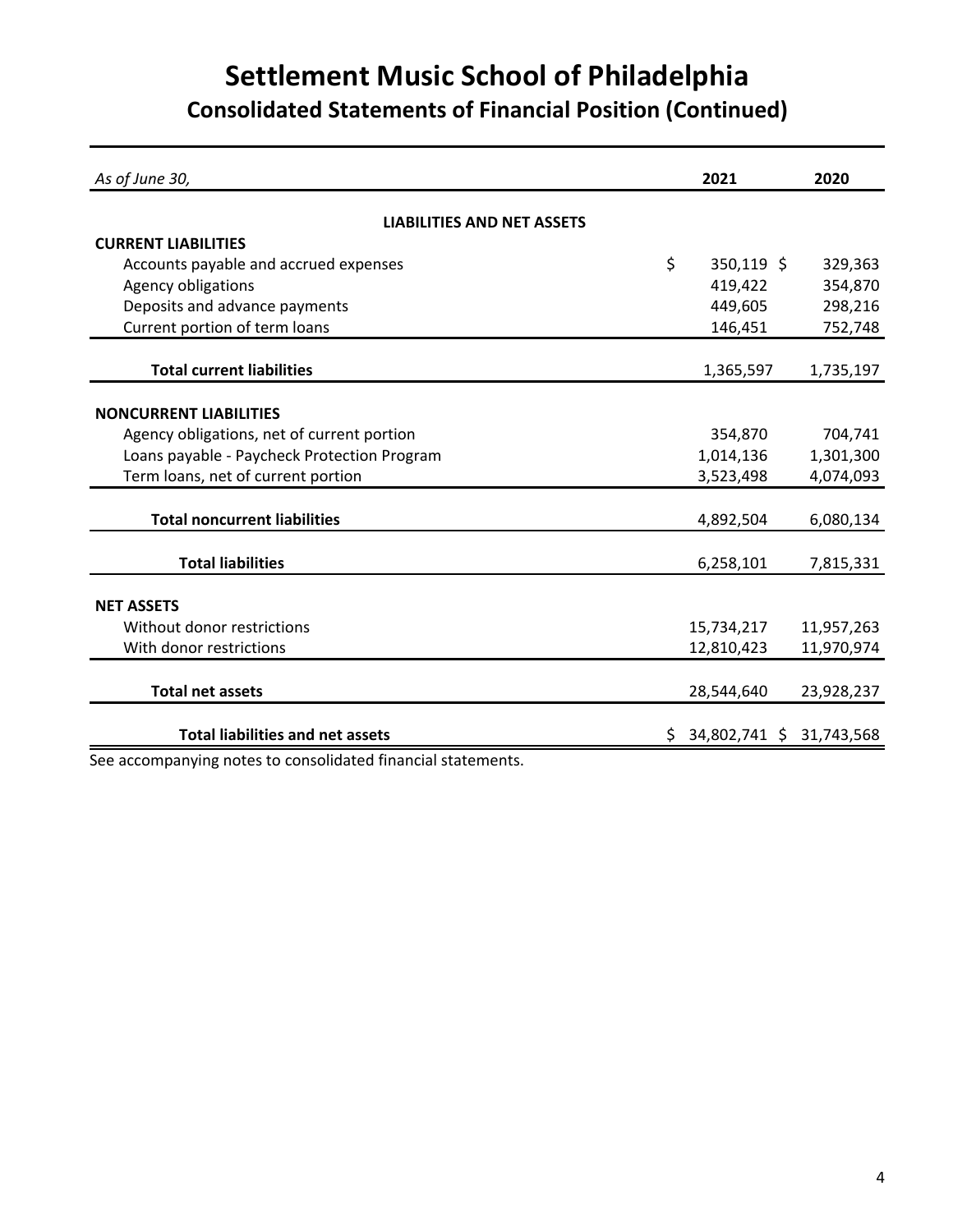# **Consolidated Statements of Activities**

|                                                                 |                                           | 2021                |                           | 2020                 |                          |              |  |  |
|-----------------------------------------------------------------|-------------------------------------------|---------------------|---------------------------|----------------------|--------------------------|--------------|--|--|
|                                                                 | <b>With Donor</b><br><b>Without Donor</b> |                     |                           | <b>Without Donor</b> |                          |              |  |  |
| Years Ended June 30,                                            | <b>Restrictions</b>                       | <b>Restrictions</b> | <b>Total</b>              | <b>Restrictions</b>  | <b>Restrictions</b>      | <b>Total</b> |  |  |
| <b>OPERATING</b>                                                |                                           |                     |                           |                      |                          |              |  |  |
| Public support, revenues and gains                              |                                           |                     |                           |                      |                          |              |  |  |
| <b>Public support</b>                                           |                                           |                     |                           |                      |                          |              |  |  |
| Contributions, bequests and grants                              | Ś.<br>3,351,715 \$                        |                     | 1,859,830 \$ 5,211,545 \$ | 741,270 \$           | 2,860,550 \$             | 3,601,820    |  |  |
| Special event, net of direct costs to donors of \$9,313 in 2021 |                                           |                     |                           |                      |                          |              |  |  |
| and \$0 in 2020                                                 | 290,662                                   |                     | 290,662                   | 306,276              |                          | 306,276      |  |  |
| Net assets released from restrictions                           | 2,812,051                                 | (2,812,051)         |                           | 2,402,211            | (2,402,211)              |              |  |  |
| <b>Total public support</b>                                     | 6,454,428                                 | (952, 221)          | 5,502,207                 | 3,449,757            | 458,339                  | 3,908,096    |  |  |
| <b>Revenues and gains</b>                                       |                                           |                     |                           |                      |                          |              |  |  |
| Tuition and registration fees                                   | 3,422,911                                 |                     | 3,422,911                 | 4,586,924            |                          | 4,586,924    |  |  |
| Endowment spending policy distribution                          | 335,000                                   |                     | 335,000                   | 325,000              |                          | 325,000      |  |  |
| Other income                                                    | 55,709                                    |                     | 55,709                    | 100,621              | $\blacksquare$           | 100,621      |  |  |
| <b>Total revenues and gains</b>                                 | 3,813,620                                 |                     | 3,813,620                 | 5,012,545            |                          | 5,012,545    |  |  |
| Total public support, revenues and gains                        | 10,268,048                                | (952, 221)          | 9,315,827                 | 8,462,302            | 458,339                  | 8,920,641    |  |  |
| <b>Expenses</b>                                                 |                                           |                     |                           |                      |                          |              |  |  |
| <b>Program services</b>                                         |                                           |                     |                           |                      |                          |              |  |  |
| Instruction and student activities                              | 4,925,599                                 |                     | 4,925,599                 | 5,801,226            |                          | 5,801,226    |  |  |
| Non-Core programs                                               | 2,487,723                                 |                     | 2,487,723                 | 2,294,347            |                          | 2,294,347    |  |  |
| <b>Total program services</b>                                   | 7,413,322                                 | $\sim$              | 7,413,322                 | 8,095,573            | $\overline{\phantom{a}}$ | 8,095,573    |  |  |
| <b>Supporting services</b>                                      |                                           |                     |                           |                      |                          |              |  |  |
| Management and general                                          | 916,073                                   |                     | 916,073                   | 850,056              |                          | 850,056      |  |  |
| Fundraising                                                     | 437,511                                   |                     | 437,511                   | 427,743              |                          | 427,743      |  |  |
| <b>Total supporting services</b>                                | 1,353,584                                 |                     | 1,353,584                 | 1,277,799            |                          | 1,277,799    |  |  |
| <b>Total expenses</b>                                           | 8,766,906                                 |                     | 8,766,906                 | 9,373,372            |                          | 9,373,372    |  |  |
| Change in net assets from operating activities                  | 1,501,142                                 | (952, 221)          | 548,921                   | (911,070)            | 458,339                  | (452, 731)   |  |  |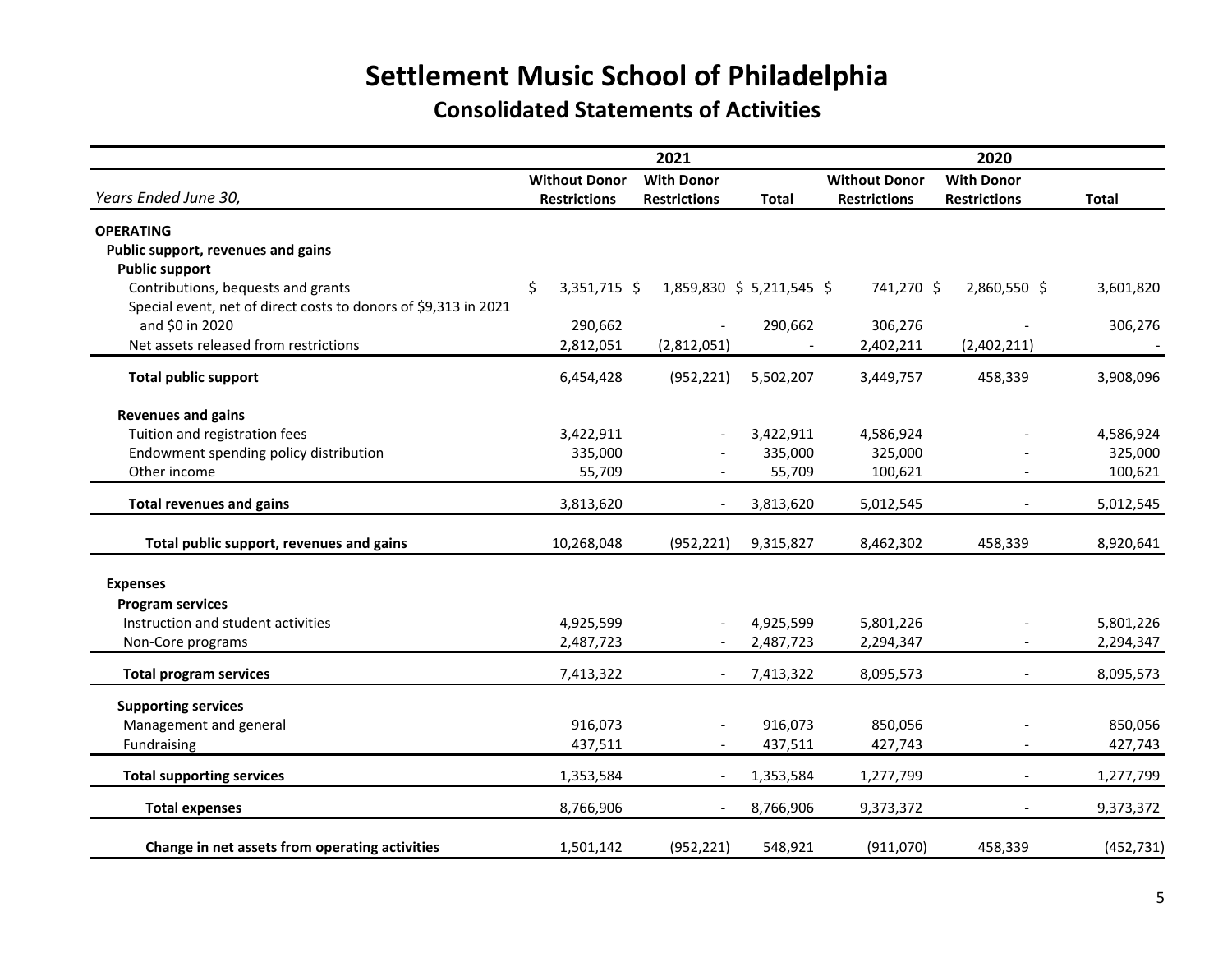# **Consolidated Statements of Activities (Continued**)

|                                                   |                      | 2021                |                  |                      | 2020                |              |
|---------------------------------------------------|----------------------|---------------------|------------------|----------------------|---------------------|--------------|
|                                                   | <b>Without Donor</b> | <b>With Donor</b>   |                  | <b>Without Donor</b> | <b>With Donor</b>   |              |
| Years Ended June 30,                              | <b>Restrictions</b>  | <b>Restrictions</b> | <b>Total</b>     | <b>Restrictions</b>  | <b>Restrictions</b> | <b>Total</b> |
| <b>NONOPERATING</b>                               |                      |                     |                  |                      |                     |              |
| Contributions                                     |                      | 183,148             | 183,148          |                      | 158,090             | 158,090      |
| Bad debt losses                                   |                      | (60,000)            | (60,000)         |                      |                     |              |
| Investment income                                 | 300,090              | 1,721,682           | 2,021,772        | 9,399                | 56,728              | 66,127       |
| Endowment spending policy distribution            | (43, 312)            | (291, 688)          | (335,000)        | (42, 019)            | (282, 981)          | (325,000)    |
| Change in value of beneficial interest            |                      | 238,528             | 238,528          |                      | 20,344              | 20,344       |
| Gain on sale of properties                        | 717,734              |                     | 717,734          |                      |                     |              |
| Loan forgiveness-PPP                              | 1,301,300            |                     | 1,301,300        |                      |                     |              |
| Change in net assets from nonoperating activities | 2,275,812            | 1,791,670           | 4,067,482        | (32,620)             | (47, 819)           | (80, 439)    |
| <b>CHANGE IN NET ASSETS</b>                       | 3,776,954            | 839,449             | 4,616,403        | (943, 690)           | 410,520             | (533, 170)   |
| <b>NET ASSETS</b>                                 |                      |                     |                  |                      |                     |              |
| Beginning of year                                 | 11,957,263           | 11,970,974          | 23,928,237       | 12,900,953           | 11,560,454          | 24,461,407   |
| End of year                                       | 15,734,217 \$        | 12,810,423          | $$28,544,640$ \$ | 11,957,263 \$        | 11,970,974 \$       | 23,928,237   |

See accompanying notes to consolidated financial statements.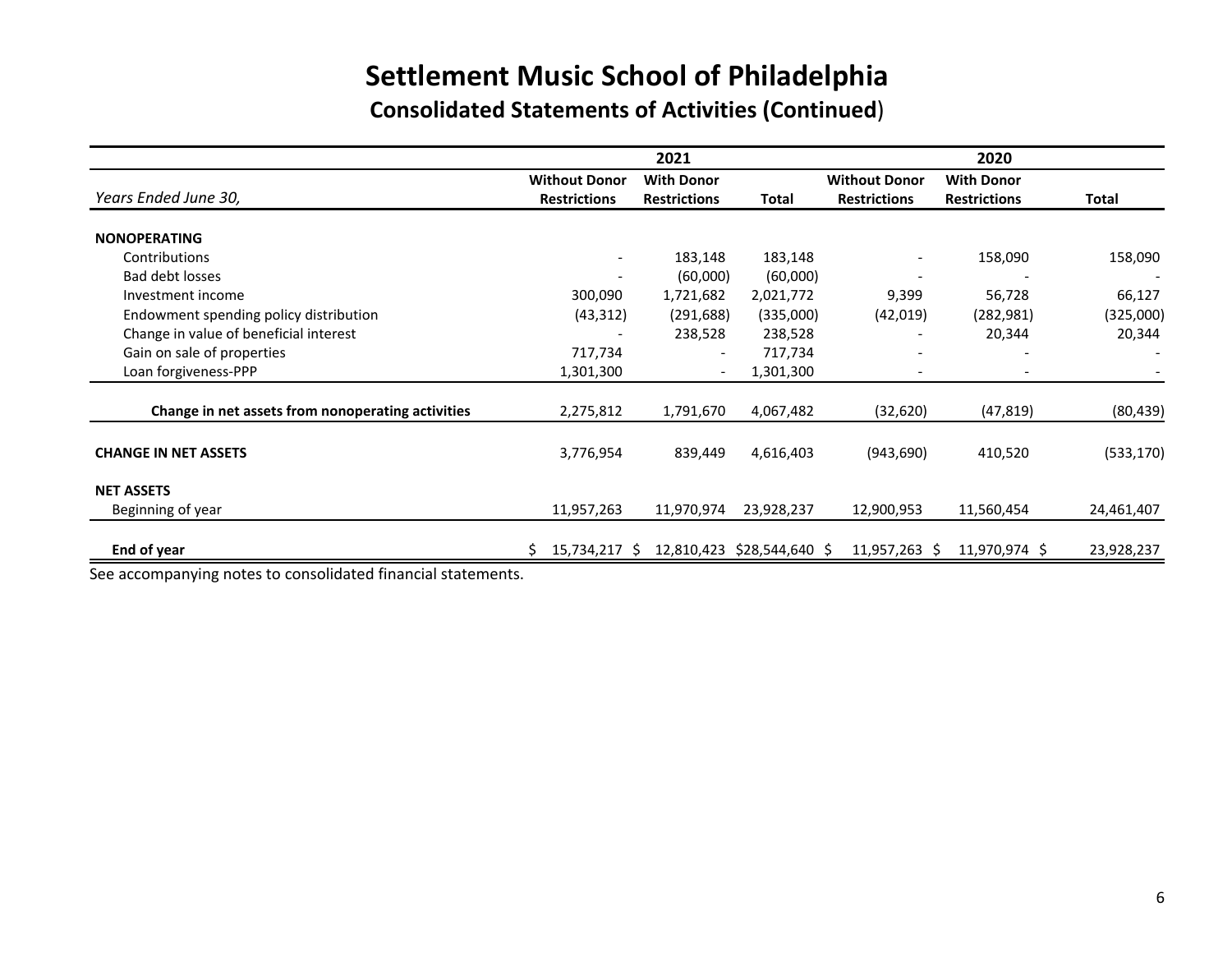**Consolidated Statement of Functional Expenses**

**Year Ended June 30, 2021**

|                                                             | Mary Louise       | Germantown | Northeast        | <b>Willow Grove</b> | Wynnefield    | Settlement               | Non-Core     | <b>Total Program</b> | Management and           |                    |           |
|-------------------------------------------------------------|-------------------|------------|------------------|---------------------|---------------|--------------------------|--------------|----------------------|--------------------------|--------------------|-----------|
|                                                             | Curtis Branch     | Branch     | Branch           | Branch              | <b>Branch</b> | Music Online             | Programs     | Services             | General                  | Fundraising        | Total     |
|                                                             |                   |            |                  |                     |               |                          |              |                      |                          |                    |           |
| Salaries, wages and related<br>expenses                     |                   |            |                  |                     |               |                          |              |                      |                          |                    |           |
|                                                             |                   |            |                  |                     |               |                          |              |                      |                          |                    |           |
| <b>Faculty</b><br><b>Faculty Salaries and Wages</b>         | \$<br>604,043 \$  | 277,041 \$ | 220,858 \$       | 260,355 \$          | 228,369 \$    | 83,989 \$                | 837,449      | 2,512,104 \$         |                          | \$<br>\$           | 2,512,104 |
| <b>Faculty Benefits and Payroll Taxes</b>                   | 85,287            | 29,600     | 26,879           | 40,116              | 25,438        | 6,999                    | 141,699      | 356,018              |                          |                    | 356,018   |
|                                                             | 689,330           | 306,641    | 247,737          | 300,471             | 253,807       | 90,988                   | 979,148      | 2,868,122            | $\overline{\phantom{a}}$ |                    | 2,868,122 |
| Staff                                                       |                   |            |                  |                     |               |                          |              |                      |                          |                    |           |
| <b>Staff Salaries and Wages</b>                             | 393,461           | 245,589    | 239,883          | 251,134             | 278,660       | 12,723                   | 860,389      | 2,281,839            | 592,929                  | 193,369            | 3,068,137 |
| <b>Staff Benefits and Payroll Taxes</b>                     | 52,855            | 22,556     | 28,913           | 34,650              | 38,634        | 1,899                    | 104,159      | 283,666              | 77,259                   | 46,270             | 407,195   |
|                                                             | 446,316           | 268,145    | 268,796          | 285,784             | 317,294       | 14,622                   | 964,548      | 2,565,505            | 670,188                  | 239,639            | 3,475,332 |
| Total salaries, wages and                                   |                   |            |                  |                     |               |                          |              |                      |                          |                    |           |
| related expenses                                            | 1,135,646         | 574,786    | 516,533          | 586,255             | 571,101       | 105,610                  | 1,943,696    | 5,433,627            | 670,188                  | 239,639            | 6,343,454 |
| Occupancy                                                   |                   |            |                  |                     |               |                          |              |                      |                          |                    |           |
| <b>Heat and Utilities</b>                                   | 27,476            | 17,755     | 21,763           | 22,939              | 16,875        |                          | 27,775       | 134,583              | 1,288                    | 957                | 136,828   |
| Insurance                                                   | 13,638            | 23,843     | 16,405           | 28,666              | 17,817        |                          | 52,636       | 153,005              | 1,225                    | 912                | 155,142   |
| Repairs and Maintenance                                     | 35,770            | 39,004     | 35,188           | 28,927              | 32,989        | $\overline{\phantom{a}}$ | 26,254       | 198,132              | 4,840                    | 1,331              | 204,303   |
| <b>Total occupancy</b>                                      | 76,884            | 80,602     | 73,356           | 80,532              | 67,681        | $\sim$                   | 106,665      | 485,720              | 7,353                    | 3,200              | 496,273   |
|                                                             |                   |            |                  |                     |               |                          |              |                      |                          |                    |           |
| Administrative and other                                    |                   |            |                  |                     |               |                          |              |                      |                          |                    |           |
| Advertising and promotion                                   | 19,327            | 8,420      | 7,976            | 10,340              | 9,899         | 4,887                    | 5,000        | 65,849               | $\overline{\phantom{a}}$ | 2,900              | 68,749    |
| Auto, conference and dues                                   | 2,271             | $\sim$     | $\sim$           | $\sim$              | 24            | $\sim$                   | 10,512       | 12,807               | 42,761                   | 3,456              | 59,024    |
| Insurance, taxes and professional fees                      | 28,205            | 28,449     | 9,762            | 13,472              | 12,825        | 5,662                    | 34,123       | 132,498              | 57,297                   | 123,423            | 313,218   |
| Interest expense and fees                                   | 34,981            | 19,307     | 6,980            | 93,439              | 7,599         |                          | 19,777       | 182,083              | 2,777                    | 2,777              | 187,637   |
| Miscellaneous                                               | $\sim$            | 510        | 8                | 145                 | 115           |                          | 10,393       | 11,171               | 5,960                    | 3,690              | 20,821    |
| Music expense and contract services                         | 4,163             | 1,080      | 692              | 3,300               | 605           |                          | 178,106      | 187,946              | 8,663                    | 3,910              | 200,519   |
| Office supplies, telephone and printing                     | 9,833             | 8,624      | 7,171            | 8,458               | 7,614         | ٠                        | 5,661        | 47,361               | 33,667                   | 25,527             | 106,555   |
| Refunds and bad debt                                        | 8,363             | 2,820      | 1,316            | (4, 766)            | (2,995)       | 1,010                    | 22,647       | 28,395               | $\blacksquare$           | 3,001              | 31,396    |
| Technology expenses                                         | 13,366            | 12,564     | 13,921           | 13,366              | 13,366        |                          | 54,756       | 121,339              | 71,284                   | 30,757             | 223,380   |
| Total administrative and other                              | 120,509           | 81,774     | 47,826           | 137,754             | 49,052        | 11,559                   | 340,975      | 789,449              | 222,409                  | 199,441            | 1,211,299 |
| Total expenses before depreciation                          | 1,333,039         | 737,162    | 637,715          | 804,541             | 687,834       | 117,169                  | 2,391,336    | 6,708,796            | 899,950                  | 442,280            | 8,051,026 |
| Depreciation                                                | 124,698           | 139,247    | 31,528           | 245,270             | 67,396        | $\sim$                   | 96,387       | 704,526              | 16,123                   | 4,544              | 725,193   |
|                                                             | 1,457,737         | 876,409    | 669,243          | 1,049,811           | 755,230       | 117,169                  | 2,487,723    | 7,413,322            | 916,073                  | 446,824            | 8,776,219 |
| Less expenses included with revenues on                     |                   |            |                  |                     |               |                          |              |                      |                          |                    |           |
| the statement of activities                                 |                   |            |                  |                     |               |                          |              |                      |                          |                    |           |
| Costs of direct benefits to donors                          |                   |            |                  |                     |               |                          |              |                      |                          | (9, 313)           | (9, 313)  |
|                                                             |                   |            |                  |                     |               |                          |              |                      |                          |                    |           |
| <b>Total Expenses</b>                                       | 1,457,737 \$<br>Ŝ | 876,409    | 669,243 \$<br>-S | 1,049,811 \$        | 755,230       | 117,169 \$<br>-\$        | 2,487,723 \$ | 7,413,322 \$         | 916,073                  | 437,511 \$<br>- \$ | 8,766,906 |
| See accompaning notes to consolidated financial statements. |                   |            |                  |                     |               |                          |              |                      |                          |                    |           |

7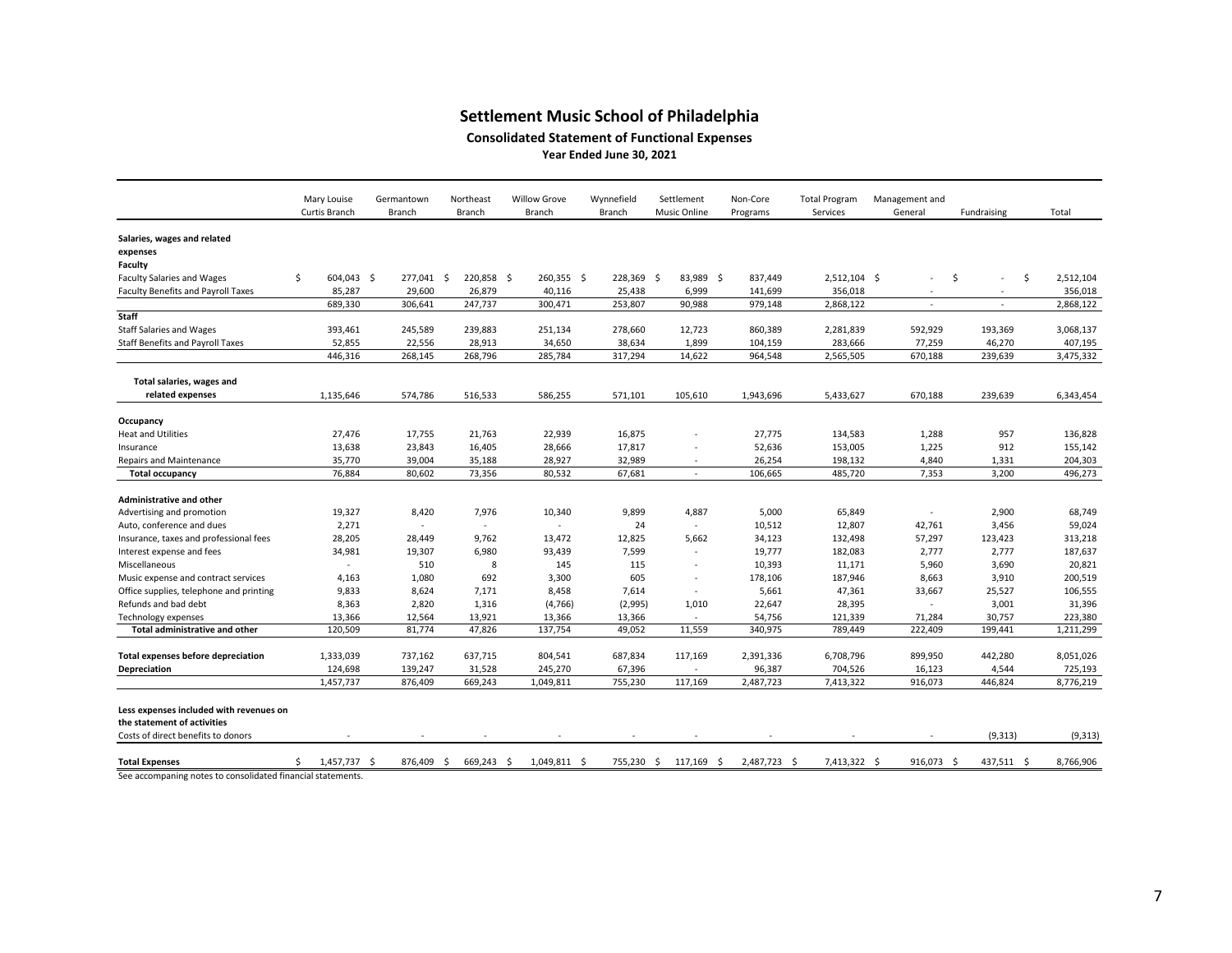**Consolidated Statement of Functional Expenses**

**Year Ended June 30, 2020**

|                                           | Mary Louise                                           | Germantown | Northeast         | <b>Willow Grove</b> | Wynnefield |               | Non-Core     | Total            | Management and |                          |                 |
|-------------------------------------------|-------------------------------------------------------|------------|-------------------|---------------------|------------|---------------|--------------|------------------|----------------|--------------------------|-----------------|
|                                           | Curtis Branch                                         | Branch     | Branch            | Branch              | Branch     | Camden Branch | Programs     | Program Services | General        | Fundraising              | Total           |
| Salaries, wages and related               |                                                       |            |                   |                     |            |               |              |                  |                |                          |                 |
| expenses                                  |                                                       |            |                   |                     |            |               |              |                  |                |                          |                 |
| <b>Faculty</b>                            |                                                       |            |                   |                     |            |               |              |                  |                |                          |                 |
| <b>Faculty Salaries and Wages</b>         | Ŝ.<br>781,117 \$                                      | 326,871 \$ | 454,232 \$        | 363,010 \$          | 324,203 \$ | 53,218 \$     | 866,165 \$   | 3,168,816 \$     |                | \$<br>$\blacksquare$     | \$<br>3,168,816 |
| Faculty Benefits and Payroll Taxes        | 106,016                                               | 34,805     | 47,523            | 54,104              | 35,620     | 4,612         | 144,220 \$   | 426,900          |                |                          | 426,900         |
|                                           | 887,133                                               | 361,676    | 501,755           | 417,114             | 359,823    | 57,830        | 1,010,385    | 3,595,716        | $\sim$         | $\overline{\phantom{a}}$ | 3,595,716       |
| Staff                                     |                                                       |            |                   |                     |            |               |              |                  |                |                          |                 |
| <b>Staff Salaries and Wages</b>           | 375,547                                               | 220,509    | 305,335           | 269,088             | 244,884    | 41,783        | 826,136      | 2,283,282        | 515,193        | 223,773                  | 3,022,248       |
| <b>Staff Benefits and Payroll Taxes</b>   | 48,444                                                | 21,581     | 41,259            | 38,925              | 40,292     | 9,510         | 96,879       | 296,890          | 76,929         | 52,446                   | 426,265         |
|                                           | 423,991                                               | 242,090    | 346,594           | 308,013             | 285,176    | 51,293        | 923,015      | 2,580,172        | 592,122        | 276,219                  | 3,448,513       |
| Total salaries, wages and                 |                                                       |            |                   |                     |            |               |              |                  |                |                          |                 |
| related expenses                          | 1,311,124                                             | 603,766    | 848,349           | 725,127             | 644,999    | 109,123       | 1,933,400    | 6,175,888        | 592,122        | 276,219                  | 7,044,229       |
|                                           |                                                       |            |                   |                     |            |               |              |                  |                |                          |                 |
| Occupancy                                 |                                                       |            |                   |                     |            |               |              |                  |                |                          |                 |
| <b>Heat and Utilities</b>                 | 35,222                                                | 21,396     | 21,304            | 28,535              | 13,768     |               | 16,169       | 136,394          | 1,640          | 1,196                    | 139,230         |
| Insurance                                 | 30,406                                                | 30,915     | 13,892            | 24,276              | 15,225     | $\bar{a}$     | 14,456       | 129,170          | 1,425          | 1,061                    | 131,656         |
| Repairs and Maintenance                   | 37,352                                                | 30,394     | 23,902            | 19,153              | 22,228     | 13,372        | 11,888       | 158,289          | 8,252          | 1,327                    | 167,868         |
| <b>Total occupancy</b>                    | 102,980                                               | 82,705     | 59,098            | 71,964              | 51,221     | 13,372        | 42,513       | 423,853          | 11,317         | 3,584                    | 438,754         |
| Administrative and other                  |                                                       |            |                   |                     |            |               |              |                  |                |                          |                 |
| Advertising and promotion                 | 9,600                                                 | 4,855      | 3,804             | 4,997               | 4,451      | 2,173         | 203          | 30,083           | 3              | 224                      | 30,310          |
| Auto, conference and dues                 | 4,051                                                 | 1,279      | 1,894             | 2,061               | 1,623      | 5,349         | 5,849        | 22,106           | 45,583         | 4,639                    | 72,328          |
| Insurance, taxes and professional fees    | 18,926                                                | 10,071     | 6,875             | 9,545               | 9,097      | 4,601         | 22,961       | 82,076           | 50,192         | 81,582                   | 213,850         |
| Interest expense and fees                 | 57,743                                                | 21,301     | 7,700             | 103,087             | 8,384      | $\omega$      | 3,064        | 201,279          | 3,064          | 3,064                    | 207,407         |
| Miscellaneous                             | 882                                                   | 153        | 542               | 179                 | 301        | 469           | 6,890        | 9,416            | 11,177         | 9,694                    | 30,287          |
| Music expense and contract services       | 22,118                                                | 727        | 355               | 3,868               | 667        | (1, 169)      | 150,520      | 177,086          | 10,470         | 1,148                    | 188,704         |
| Office supplies, telephone and printing   | 14,377                                                | 11,655     | 8,259             | 9,284               | 8,844      | 4,766         | 6,107        | 63,292           | 38,407         | 14,507                   | 116,206         |
| Refunds and bad debt                      | 19,108                                                | 8,357      | 11,139            | 11,068              | 8,040      | 4,226         | 62,062       | 124,000          | ٠              | 1,000                    | 125,000         |
| <b>Technology expenses</b>                | 9,621                                                 | 7,847      | 10,164            | 9,620               | 9,770      | 3,848         | 25,011       | 75,881           | 77,346         | 29,076                   | 182,303         |
| Total administrative and other            | 156,426                                               | 66,245     | 50,732            | 153,709             | 51,177     | 24,263        | 282,667      | 785,219          | 236,242        | 144,934                  | 1,166,395       |
| <b>Total expenses before depreciation</b> | 1,570,530                                             | 752,716    | 958,179           | 950,800             | 747,397    | 146,758       | 2,258,580    | 7,384,960        | 839,681        | 424,737                  | 8,649,378       |
| Depreciation                              | 173,684                                               | 159,680    | 29,279            | 240,687             | 67,851     | 3,665         | 35,767       | 710,613          | 10,375         | 3,006                    | 723,994         |
|                                           |                                                       |            |                   |                     |            |               |              |                  |                |                          |                 |
| <b>Total Expenses</b>                     | $1,744,214$ \$<br>Ś<br>المتمام متحتك الممشماء تالممام | 912,396    | 987,458 \$<br>- Ś | 1,191,487 \$        | 815,248 \$ | 150,423 \$    | 2,294,347 \$ | 8,095,573 \$     | 850,056 \$     | 427,743 \$               | 9,373,372       |

See accompaning notes to consolidated financial statements.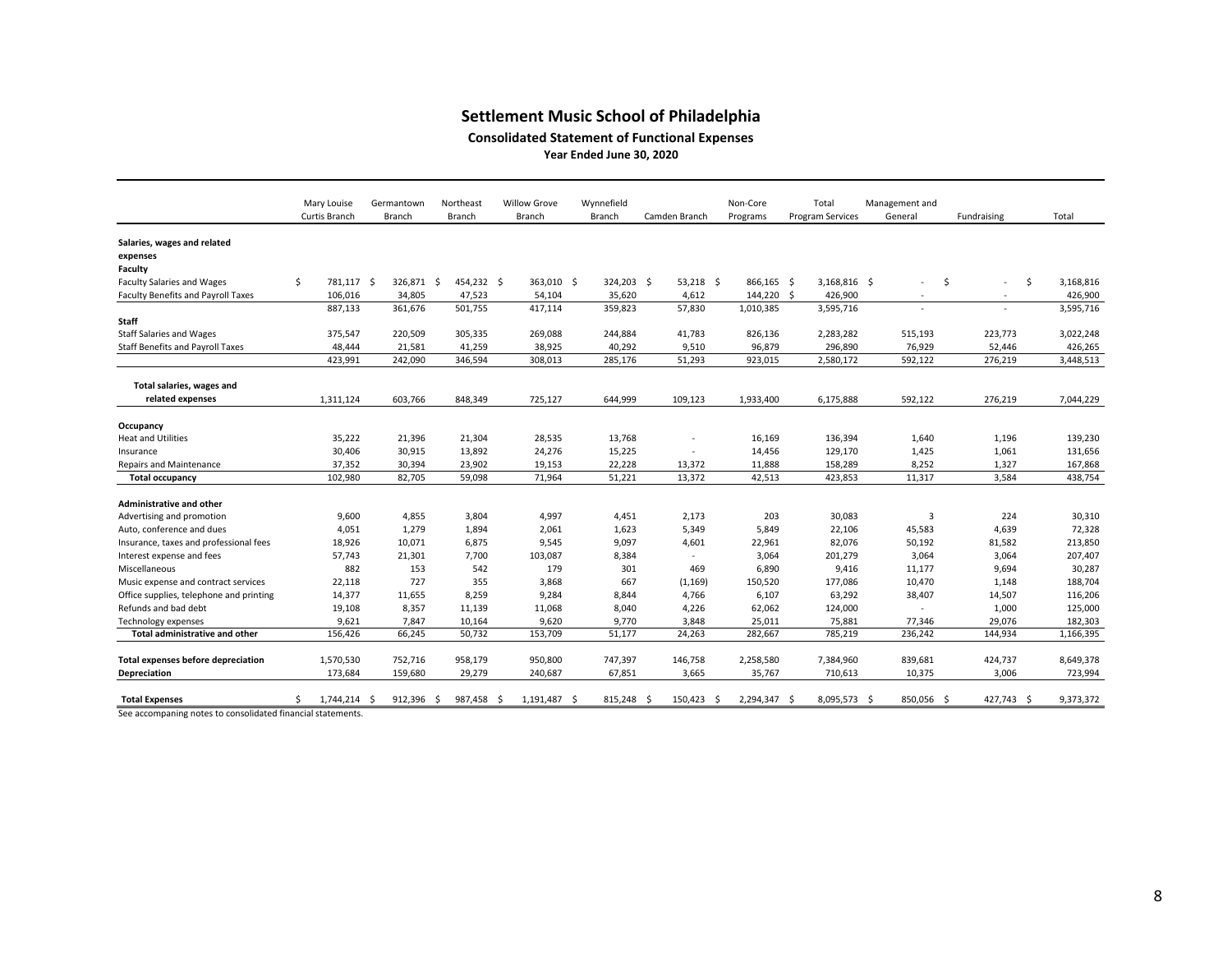# **Consolidated Statements of Cash Flows**

| Years Ended June 30,                                                  | 2021               | 2020       |
|-----------------------------------------------------------------------|--------------------|------------|
|                                                                       |                    |            |
| Cash flows from operating activities<br>Change in net assets          | \$<br>4,616,403 \$ | (533, 170) |
| Adjustments to reconcile change in net assets to net cash provided by |                    |            |
| operating activities:                                                 |                    |            |
| Net realized and unrealized (gain) loss on investments                | (1,752,794)        | 61,880     |
| Bad debt loss                                                         | 60,000             |            |
| Depreciation                                                          | 725,194            | 723,994    |
| Amortization of loan issuance costs                                   | 15,182             | 15,182     |
| Change in reserve on accounts receivable                              | (94, 234)          | 124,000    |
| Change in reserve on contributions, grants and bequests receivable    | (10,000)           |            |
| Contributions restricted for long-term purposes                       | (269, 810)         | (20,000)   |
|                                                                       |                    |            |
| Change in value of beneficial interest                                | (238, 528)         | (20, 344)  |
| Loan forgiveness-PPP                                                  | (1,301,300)        |            |
| Gain on sale of properties                                            | (717, 734)         |            |
| Changes in operating assets and liabilities:                          |                    |            |
| Accounts receivable                                                   | 64,699             | (100, 429) |
| Contributions, grants and bequests receivable                         | 811,147            | (476, 159) |
| Prepaid expenses and other assets                                     | (23, 219)          | 2,427      |
| Accounts payable and accrued expenses                                 | 20,756             | 156,293    |
| Agency obligations                                                    | (285, 319)         | 480,176    |
| Deposits and advance payments                                         | 151,389            | (188,991)  |
| Net cash provided by operating activities                             | 1,771,832          | 224,859    |
| <b>Cash flows from investing activities</b>                           |                    |            |
| Proceeds from sale of investments                                     | 818,936            | 355,248    |
| Purchase of investments                                               | (2, 273, 025)      | (157, 279) |
|                                                                       | (77, 759)          |            |
| Purchase of property and equipment                                    |                    | (84, 665)  |
| Proceeds from sale of properties                                      | 735,673            |            |
| Net cash provided by (used in) investing activities                   | (796, 175)         | 113,304    |
| <b>Cash flows from financing activities</b>                           |                    |            |
| Payments of long-term debt                                            | (1, 172, 074)      | (120, 663) |
| Proceeds from loans payable - Paycheck Protection Program             | 1,014,136          | 1,301,300  |
| Collections of contributions restricted for endowment                 | 269,810            | 54,811     |
| Net cash provided by financing activities                             | 111,872            | 1,235,448  |
|                                                                       |                    |            |
| Net change in cash and cash restricted for the endowment              | 1,087,529          | 1,573,611  |
| Cash and cash restricted for the endowment - beginning of year        | 3,208,850          | 1,635,239  |
| Cash and cash restricted for the endowment - end of year              | \$<br>4,296,379 \$ | 3,208,850  |
|                                                                       |                    |            |
| <b>Supplemental cash flow information:</b>                            |                    |            |
| Cash paid during the year for:                                        |                    |            |
| Interest                                                              | \$<br>$172,513$ \$ | 175,726    |
| See accompanying notes to consolidated financial statements.          |                    |            |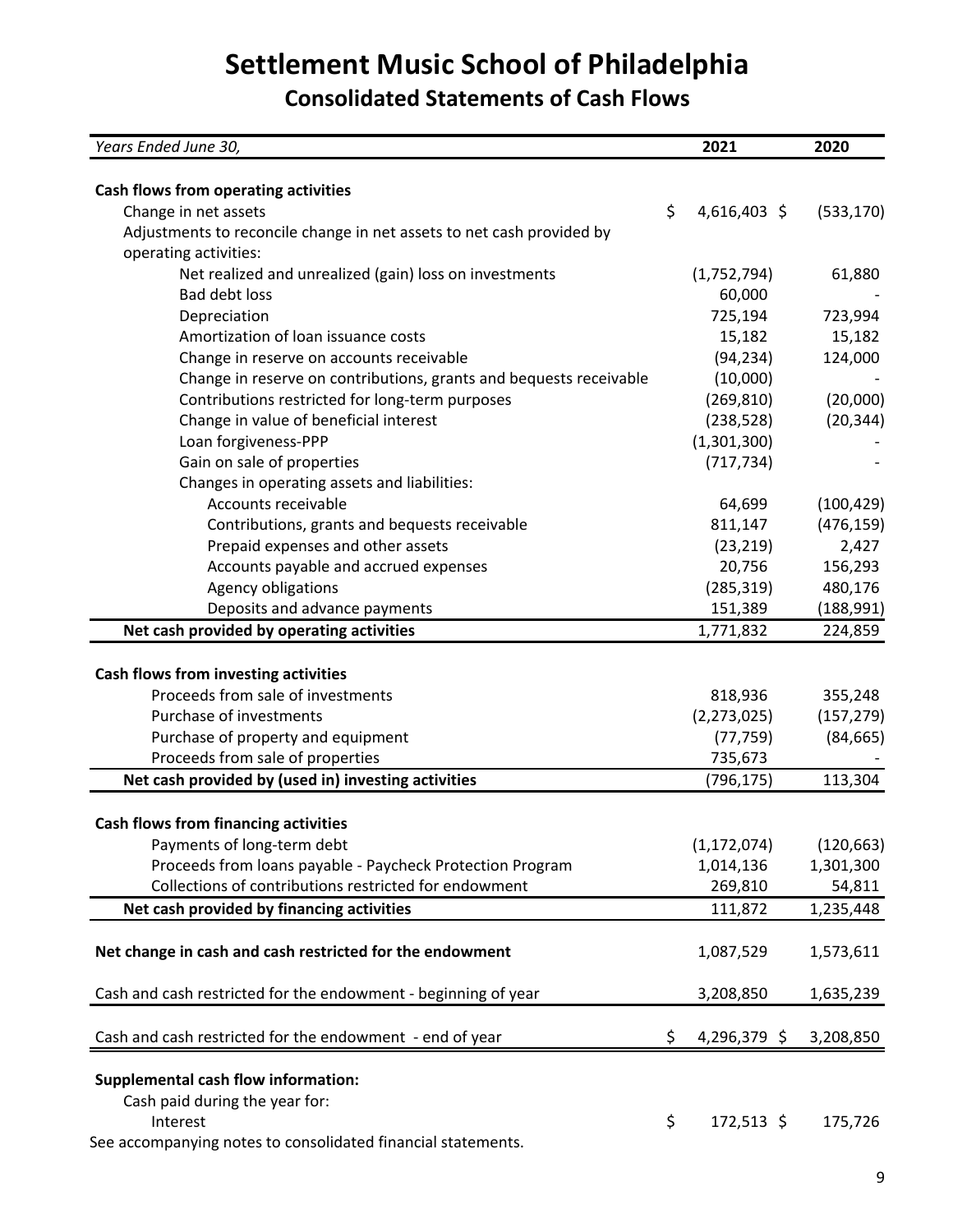### **Note 1: Nature of Activities and Summary of Significant Accounting Policies**

### **Nature of Activities**

Settlement Music School of Philadelphia ("SMS") is a nonprofit organization that provides instruction in music, including special programs for the disabled and disadvantaged, to residents of Philadelphia and surrounding communities. Operating facilities are located in South Philadelphia, Germantown, Northeast Philadelphia, Wynnefield and Willow Grove, Pennsylvania, and Camden, New Jersey. SMS is supported primarily through tuition and fee revenue, and public support.

### **Principles of Consolidation**

Settlement Music School of Philadelphia is the sole member of Camden School of Musical Arts, Inc. ("CSMA"), a New Jersey corporation. CSMA is a tax-exempt organization under Section 501(c)(3) of the Internal Revenue Code and was established for the purpose of providing quality education in the arts to the southern New Jersey community.

The consolidated financial statements for the years ended June 30, 2021 and 2020 include the accounts of Settlement Music School of Philadelphia and Camden School of Musical Arts (together, the "School"). All significant intercompany accounts and transactions have been eliminated in consolidation.

#### **Basis of Accounting**

The consolidated financial statements of the School have been prepared on the accrual basis of accounting in accordance with accounting principles generally accepted in the United States ("GAAP").

#### **Basis of Presentation**

Net assets, support and revenue are classified based on the existence or absence of donor-imposed restrictions. Accordingly, net assets and changes therein are classified and reported as follows:

#### *Without donor restrictions*

Net assets available for use in general operations and not subject to donor restrictions. Grants and contributions gifted for recurring programs are not considered "restricted" under GAAP, though for internal reporting, the School tracks such grants and contributions to verify that the disbursement matches the intent. Assets restricted solely through the actions of the Board are reported as net assets without donor restrictions, board-designated. The School's Board of Directors has designated a portion of the net assets without donor restrictions as a board-designated endowment fund. The board-designated endowment fund totaled \$2,359,468 and \$954,891 as of June 30, 2021 and 2020, respectively, and included in Investments on the statement of financial position.

#### *With donor restrictions*

Net assets subject to donor-imposed stipulation that are more restrictive than the School's mission and purpose. Some donor-imposed restrictions are temporary in nature. Donor-imposed restrictions are released when the restriction expires, that is, when the stipulated time has elapsed, when the stipulated purpose for which the resource was restricted has been fulfilled, or both. Other donor-imposed restrictions are perpetual in nature, when the donor stipulates that the resources be maintained in perpetuity.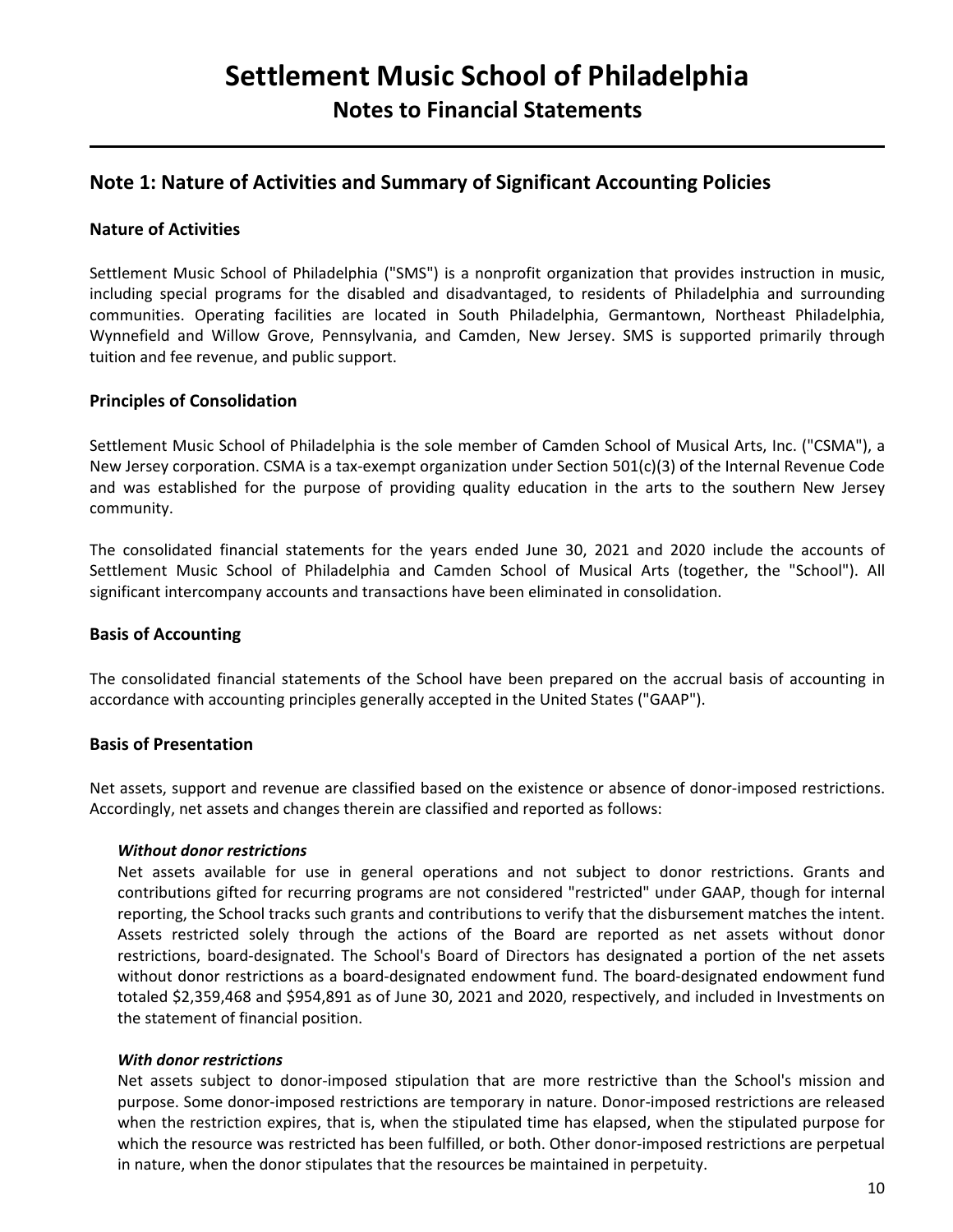### **Note 1: Nature of Activities and Summary of Significant Accounting Policies** (Continued)

### **Use of Estimates**

The preparation of the financial statements in accordance with accounting principles generally accepted in the United States requires management to make estimates and assumptions that affect certain reported amounts and disclosures. Accordingly, actual results could differ from those estimates.

### **Cash and Cash Equivalents**

The School considers all highly liquid debt instruments with an original maturity of three months or less to be cash equivalents. There were no cash equivalents at June 30, 2021 and 2020. Cash includes donor-imposed restrictions for purpose or time of approximately \$1,500,000 and \$552,000 at June 30, 2021 and 2020, respectively.

### **Property and Equipment**

Property and equipment purchased are carried at cost or, in the case of donated property and equipment, at estimated fair market value on the date of the gift. Depreciation is computed on a straight-line basis over the estimated useful lives of the assets ranging from 3 to 50 years.

#### **Contributions, Grants and Bequests Receivable**

Unconditional contributions, grants and bequests are recognized as contributions when the promise is received. Contributions due to be received within the next year are recorded at their net realizable value. Contributions due to be collected in future years are recorded at the present value of their net realizable value, using an appropriate discount rate applicable to the years in which the promises are expected to be received. The allowance for uncollectible promises is based on management's evaluation of the collectibility of individual promises.

#### **Investments and Investment Income**

Investments in equity securities with readily determinable fair values and all investments in debt securities are stated at fair value in the consolidated statements of financial position, as determined by quoted market prices. Realized and unrealized gains and losses are included in the change in net assets in the accompanying consolidated statements of activities. Dividend and interest income is recorded as earned. Donated investments are recorded at fair value at the date of receipt.

The School invests in a professionally-managed portfolio that contains various types of securities. Such investments are exposed to market and credit risks. Due to the level of risk associated with such investments, and the level of uncertainty related to changes in the value of such investments, it is at least reasonably possible that changes in the near term would materially affect the investment balances and the amounts reported in the consolidated financial statements.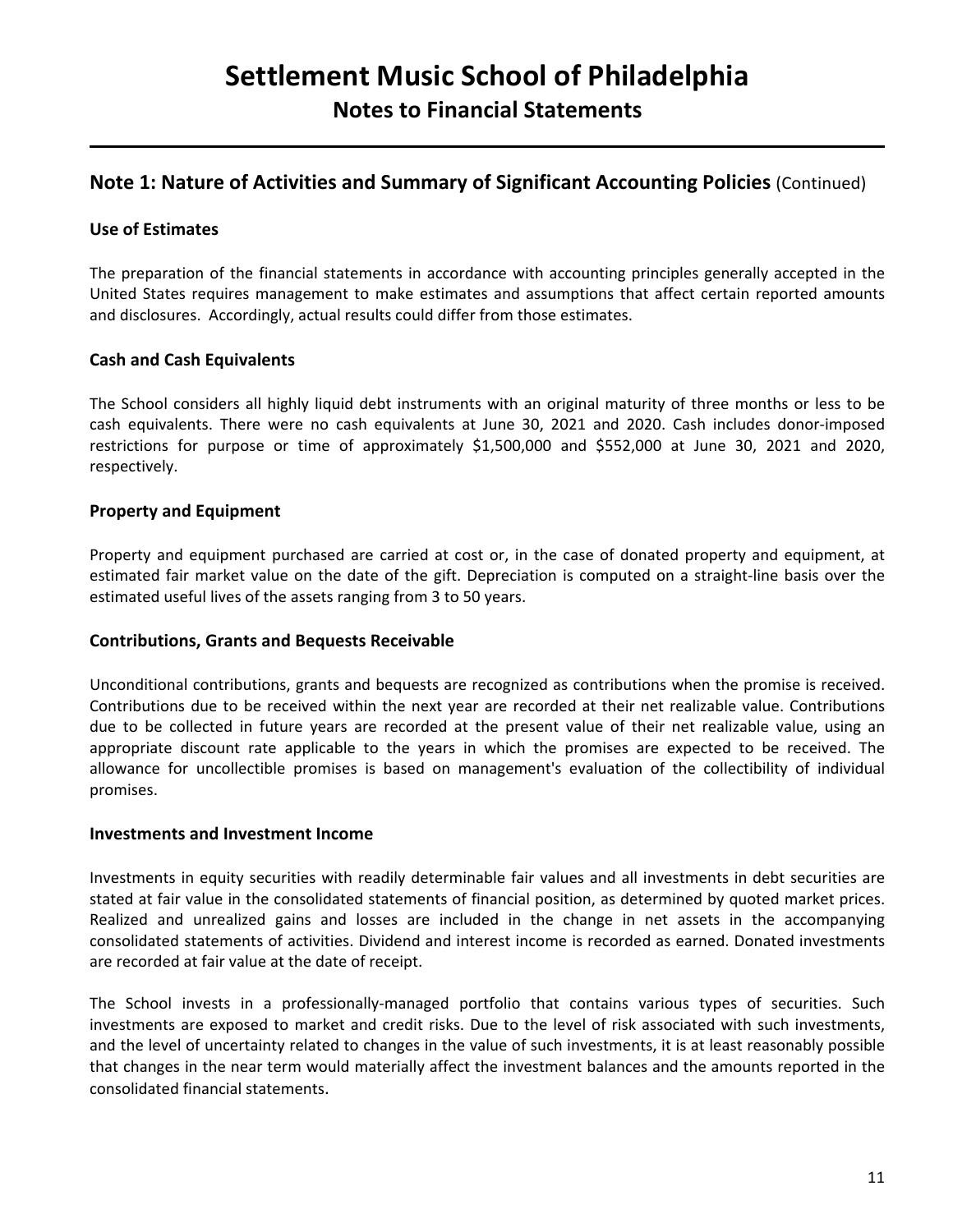### **Note 1: Nature of Activities and Summary of Significant Accounting Policies** (Continued)

### **Fair Value Measurements**

GAAP defines fair value as the price that would be received to sell an asset or paid to transfer a liability (i.e., the "exit price") in an orderly transaction between market participants at the measurement date. GAAP establishes a fair value hierarchy for inputs used in measuring fair value that maximizes the use of observable inputs and minimizes the use of unobservable inputs by requiring that the most observable inputs be used when available. Observable inputs are those that market participants would use in pricing the asset or liability based on market data obtained from sources independent of the School. Unobservable inputs reflect the School's assumptions about the inputs market participants would use in pricing the asset or liability developed based on the best information available in the circumstances. The fair value hierarchy is categorized into three levels based on the inputs as follows:

Level 1 – Valuations based on quoted prices in active markets for identical assets or liabilities that the School has the ability to access. Since valuations are based on quoted prices that are readily and regularly available in an active market, valuation of these assets and liabilities does not entail a significant degree of judgment.

Level 2 – Valuations based on quoted prices in markets that are not active or for which all significant inputs are observable, either directly or indirectly.

Level 3 – Valuations based on inputs that are unobservable, that is, inputs that reflect the School's own assumptions.

### **Beneficial Interest in Charitable Remainder Unitrust**

The beneficial interest in the charitable remainder unitrust has been estimated based upon the fair value of the assets in the trust, the expected return on the assets in the trust, life expectancy of the donor, and the payments to be made to the lead beneficiaries during their lifetimes.

### **Life Insurance Policies**

The School is the owner and beneficiary of two life insurance policies. These policies have been recorded at fair value using the income method.

### **Agency Obligations**

During the year ended June 30, 2020, the School, along with eight other local musical education organizations, was awarded a three-year grant in the amount of \$2,500,000 from The Andrew W. Mellon Foundation. Pursuant to the grant terms, the School is charged with administering the total grant. Management has recorded a liability on the consolidated statements of financial position for the amounts received and payable to the eight other local musical education organizations.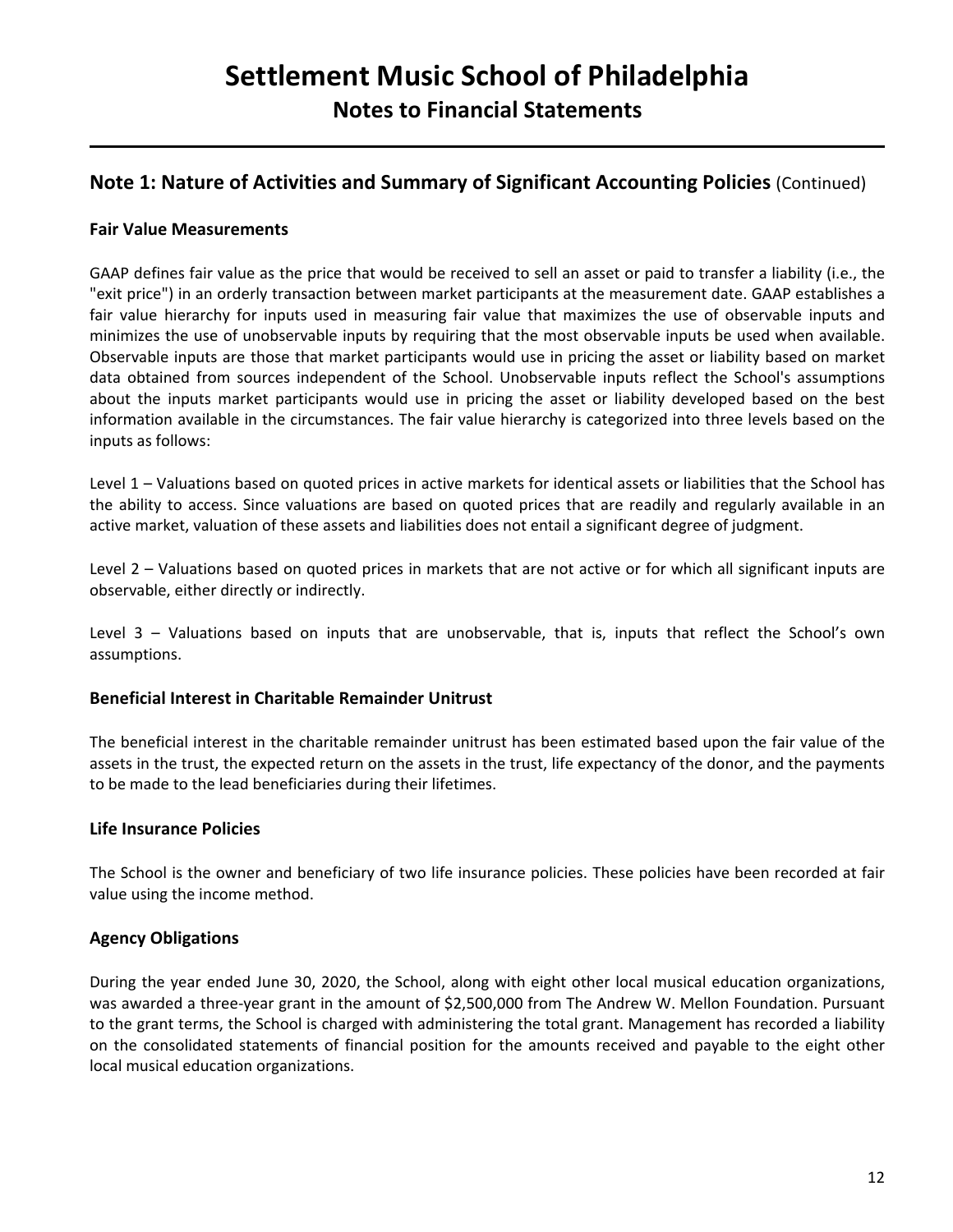### **Note 1: Nature of Activities and Summary of Significant Accounting Policies** (Continued)

### **Loan Issuance Costs**

Costs incurred in connection with the issuance of the term loans are deferred and amortized over the life of the loans. Loan issuance costs are presented as a reduction of term loans payable. Amortization of loan issuance costs was \$15,182 for each of the years ended June 30, 2021 and 2020, and accumulated amortization was \$45,530 at June 30, 2021 and \$60,712 at June 30, 2020. Amortization of these costs is included in interest and fees expense in the consolidated statements of functional expenses.

### **Deposits and Advance Payments**

Deposits and advance payments principally represent tuition and other fees received in the current year that apply to the following school year.

#### **Revenue Recognition**

#### Contributions

Contributions are recognized as revenue when received and are recorded as with or without donor restrictions, depending on the existence and/or nature of any donor restrictions.

Expenses are reported as decreases in net assets without donor restrictions. Gains and losses on investments and other assets or liabilities are reported as increases or decreases in net assets without donor restrictions unless their use is restricted by explicit donor stipulation or by law. Expirations of donor-imposed restrictions on net assets (that is, the donor-stipulation purpose has been fulfilled or the stipulated time period has elapsed, or both) are reported as net assets released from restrictions on the consolidated statements of activities.

Conditional contributions, that is, those with a measurable performance or other barrier and a right of return, are not recognized until the conditions on which they depend have been met.

#### Tuition and registration fees

The School operates a community music school providing music and dance education, and creative arts therapy. Student enrollment contracts contain only one performance obligation, which is providing educational instruction or creative arts therapy. Tuition and registration fee revenue is recognized in the period in which the related instruction or services are performed. The passage of time is used as management considers that to be the best available measure of progress on the School's delivery of educational and therapy services. Overdue payments are reflected in accounts receivable as the School has an unconditional right to payment. The School determines the transaction price based on annual tuition rates for the services provided. Tuition refunds are prorated to the date the student officially withdraws from the School. No refund liability is recorded at year-end as the School year is complete.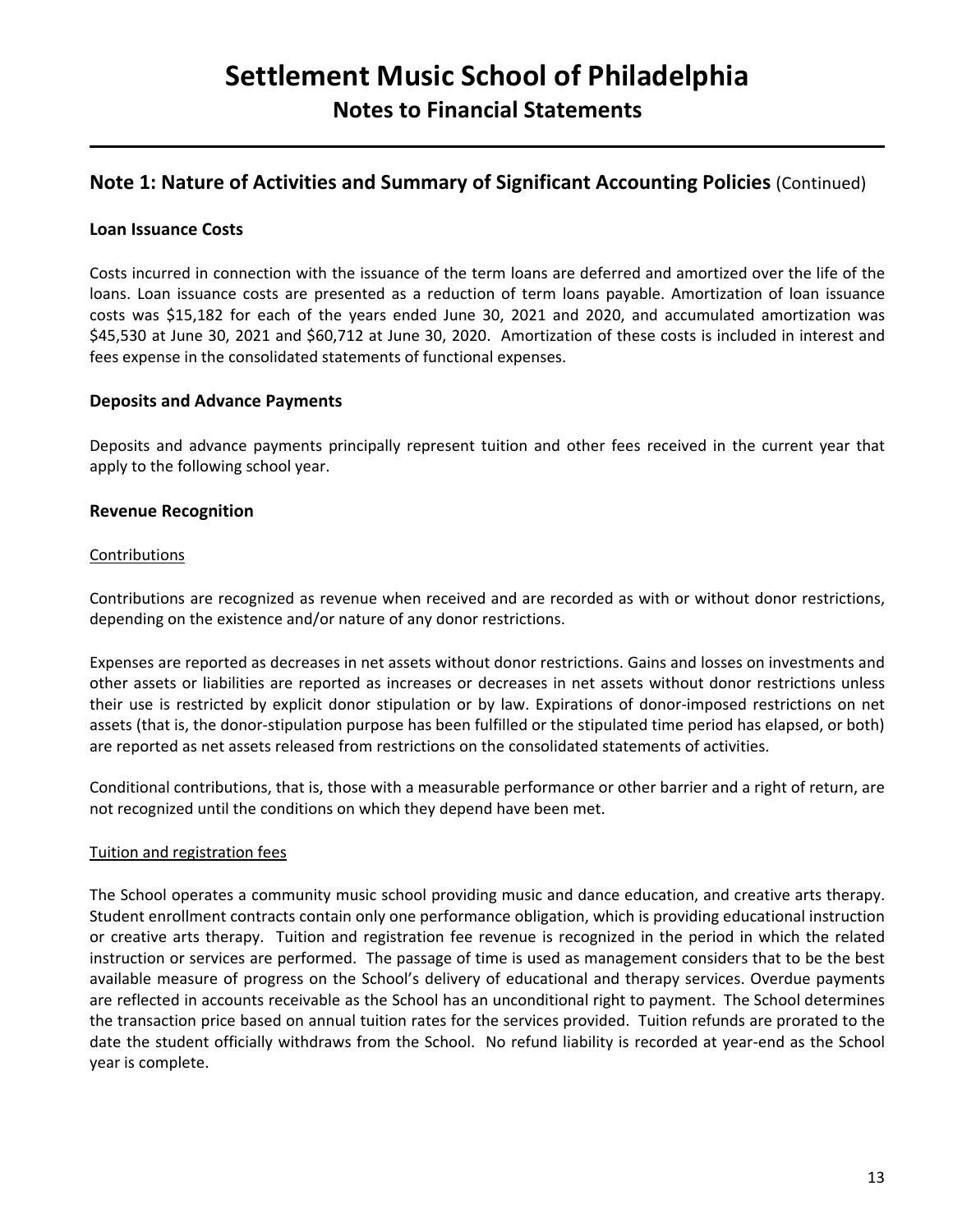### **Note 1: Nature of Activities and Summary of Significant Accounting Policies** (Continued)

### **Revenue Recognition** (Continued)

Tuition and fees received in advance for program activities that will be conducted in the subsequent fiscal year (principally tuition deposits and registration fees) are recorded as deposits and advance payments in the consolidated statements of financial position.

The School has determined that the nature, amount, timing, and uncertainty of revenue and cash flows are most significantly affected by enrollment in the programs and the number of individuals who are interested in music, dance, and creative arts therapy within the surrounding area. Adverse changes in the local economy may have an adverse impact on the ability of families to contract with and pay the School. Subsequent changes that are determined to be the result of an adverse change in the family's ability to pay are recorded as bad debt expense.

Included in tuition and registration fee revenue is early childhood educational funding from the School District of Philadelphia for the School's preschool arts enrichment program, Kaleidoscope. The funding is a conditional contribution and included in tuition and registration fees in the consolidated statements of activities in accordance with the School's policy for recognizing conditional contributions as noted in "Contributions" above. This funding approximates \$760,000 and \$734,000 for the years ended June 30, 2021 and 2020, respectively.

#### Special event revenue

Special event revenue contains an exchange element based on the value of benefits provided and a contribution element for the difference between the total amount paid and the exchange element. The School recognizes the exchange portion of fundraising events revenue equal to the fair value of direct benefits to donors when the event takes place, and contribution revenue for the excess received. The contribution portion is recognized immediately.

#### Accounts Receivable and Contract balances

Opening and closing balances for accounts receivable and contract liabilities arising from contracts with customers include:

| As of June 30,                                       | 2021      | 2020    | 2019    |  |
|------------------------------------------------------|-----------|---------|---------|--|
| Accounts receivable, net                             | 99.498 S  | 69.963  | 93,534  |  |
| Contract liabilities - deposits and advance payments | 449.605 S | 298,216 | 487,207 |  |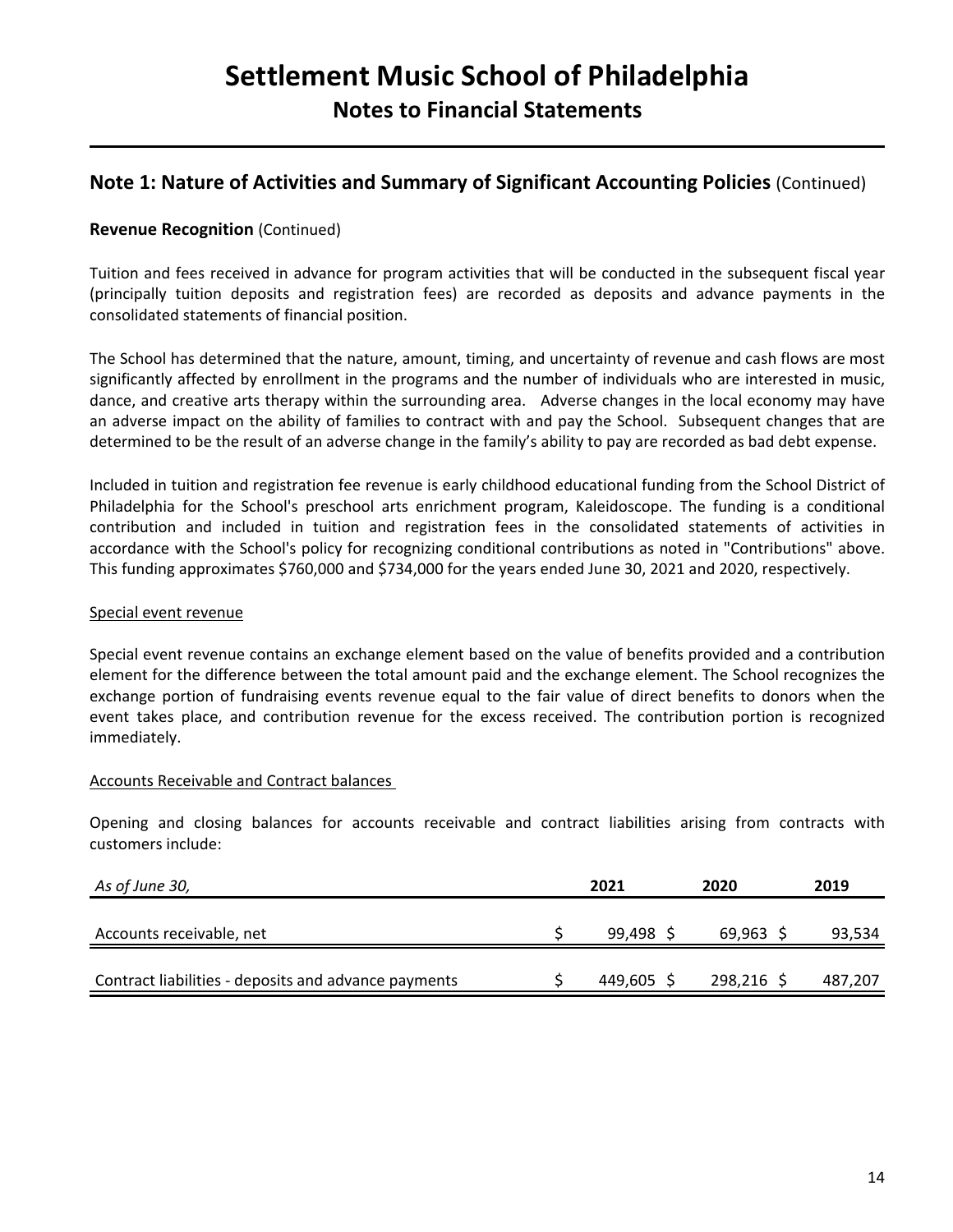### **Note 1: Nature of Activities and Summary of Significant Accounting Policies** (Continued)

### **Revenue Recognition** (Continued)

Contract assets arise when the School transfers goods or services to a customer in advance of receiving consideration and the right to consideration is conditioned on something other than the passage of time such as work in process or unbilled receivables. Contract assets are transferred to receivables when the right to receive consideration becomes unconditional and the School is able to invoice the customer. Contract liabilities represent the School's obligation to transfer goods or services to a customer when consideration has already been received from the customer, such as deposits and advanced payments. When transfer of control of the related good or service occurs, contract liabilities are reclassified, and revenue is recognized. Tuition and fee revenue recognized during the year ended June 30, 2021, included the full amount of revenue deferred as of June 30, 2020, and tuition revenue recognized during the year ended June 30, 2020, included the full amount of revenue deferred as of June 30, 2019.

### **Functional Allocation of Expenses**

The costs of providing the program and supporting services have been presented on a functional basis in the consolidated statements of activities. The consolidated statements of functional expenses present the natural classification detail of expenses by function. Expenses directly attributable to a specific functional area are reported as expenses of the functional area. Expenses not directly attributable to a specific functional area are allocated. Significant expenses that are allocated include salaries and wages and benefits and payroll taxes which are allocated to functional areas based on estimates of time and effort.

### **Concentration of Credit Risk**

Financial instruments that potentially subject the School to concentration of credit risk are cash, accounts receivable and contributions receivable. The School maintains its cash in bank deposit accounts that, at times, may exceed federally insured limits. As of June 30, 2021, the uninsured balance was approximately \$3,280,000. The School has not experienced any losses in these accounts and believes it is not exposed to any significant credit risk. Accounts receivable as of June 30, 2021 are owed from various sources and are expected to be collected in fiscal 2022. Contributions, grants and bequests receivable are further described in Note 2.

### **Income Taxes**

The School is exempt from federal income taxes under Section 501(c)(3) of the Internal Revenue Code. However, income from certain activities not directly related to the School's tax-exempt purpose is subject to taxation as unrelated business income. In addition, the School qualifies for the charitable contribution deduction under Section 170(b)(1)(A) and has been classified as organizations that are not private foundations.

GAAP prescribes a minimum recognition threshold that a tax position is required to meet in order to be recognized in the consolidated financial statements. The School believes that it had no uncertain tax positions as defined in that standard.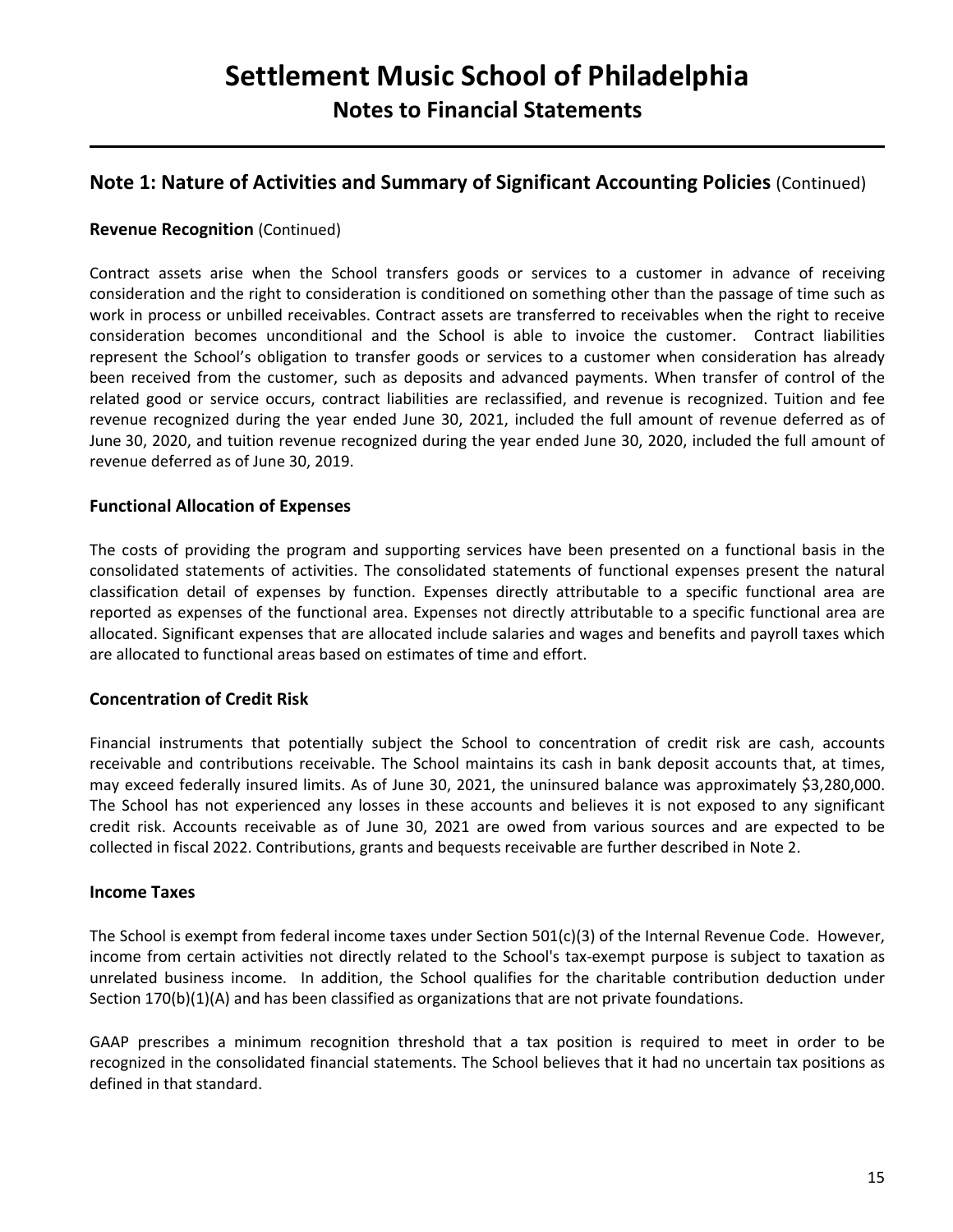### **Note 1: Nature of Activities and Summary of Significant Accounting Policies** (Continued)

### **Reclassification**

Certain amounts as previously reported in the 2020 consolidated financial statements have been reclassified to conform to the 2021 presentation. Such reclassifications have no effect on reported amounts of net assets or change in net assets, and related to reclassification of the 2020 staff salaries and wages, and staff benefits and payroll taxes from management and general expenses to program expenses in the consolidated statements of functional expenses.

### **Note 2: Contributions, Grants and Bequests Receivable, net**

Contributions, grants and bequests receivable are discounted at rates ranging from .17% to 3.65%. The amounts to be received are as follows:

| As of June 30,                        |    | 2021           | 2020       |
|---------------------------------------|----|----------------|------------|
|                                       |    |                |            |
| Receivables in less than one year     | \$ | 1,594,379 \$   | 1,114,410  |
| Receivables in one to five years      |    | 88,875         | 1,587,283  |
| Receivables in more than five years   |    | 1,982,621      | 1,797,620  |
| Total pledges and bequests receivable |    | 3,665,875      | 4,499,313  |
| Less discount to net present value    |    | (587, 673)     | (549, 964) |
| Less allowance for doubtful accounts  |    | (15,000)       | (25,000)   |
| Net pledges and bequests receivable   |    | 3,063,202      | 3,924,349  |
|                                       |    |                |            |
| Current                               | \$ | $1,594,379$ \$ | 1,114,410  |
| Noncurrent                            |    | 1,468,823      | 2,809,939  |
|                                       | Ś  | 3,063,202      | 3,924,349  |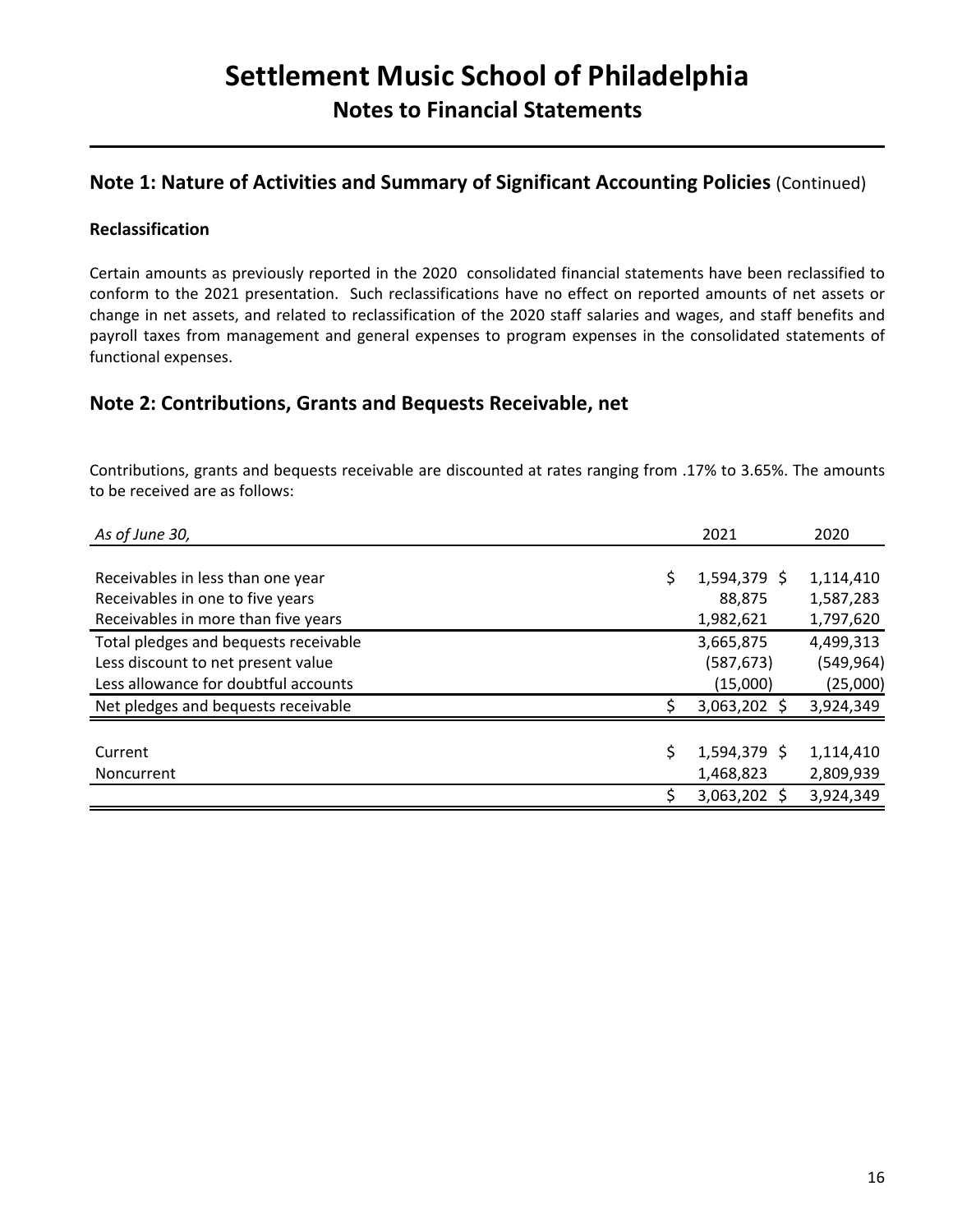## **Note 3: Property and Equipment, net**

A summary of property and equipment is as follows:

| As of June 30,                                         |     | 2021           | 2020         |
|--------------------------------------------------------|-----|----------------|--------------|
|                                                        |     |                |              |
| Land                                                   | \$  | 1,575,918 \$   | 1,590,357    |
| <b>Buildings and improvements</b>                      |     | 22,720,975     | 22,700,675   |
| Pianos and organs                                      |     | 1,951,147      | 1,948,869    |
| Other instruments                                      |     | 175,215        | 171,715      |
| Furniture and equipment                                |     | 402,399        | 408,555      |
| Computer hardware and software                         |     | 1,855,506      | 1,821,327    |
|                                                        |     |                |              |
|                                                        |     | 28,681,160     | 28,641,498   |
| Accumulated depreciation                               |     | (13, 289, 730) | (12,584,694) |
| Property and equipment, net                            | S   | 15,391,430 \$  | 16,056,804   |
|                                                        |     |                |              |
| <b>Note 4: Investments</b>                             |     |                |              |
|                                                        |     |                |              |
| Investments consisted of the following:                |     |                |              |
|                                                        |     |                |              |
| As of June 30,                                         |     | 2021           | 2020         |
|                                                        |     |                |              |
| Money market funds                                     | \$  | 1,281,551 \$   | 579,159      |
| Mutual funds                                           |     |                |              |
| Equity                                                 |     | 6,252,893      | 4,227,024    |
| Fixed income                                           |     | 3,050,130      | 2,571,508    |
|                                                        |     |                |              |
| Total                                                  | \$. | 10,584,574 \$  | 7,377,691    |
|                                                        |     |                |              |
|                                                        |     |                |              |
| Investment income was comprised of the following:      |     |                |              |
|                                                        |     |                |              |
| Years ended June 30,                                   |     | 2021           | 2020         |
| Net realized and unrealized gain (loss) on investments | \$  | 1,752,794 \$   | (61,880)     |
| Interest and dividends                                 |     | 300,426        | 157,279      |
|                                                        |     |                |              |
| Investment management fees                             |     | (31, 448)      | (29, 272)    |
| Total                                                  | \$  | 2,021,772 \$   | 66,127       |
|                                                        |     |                |              |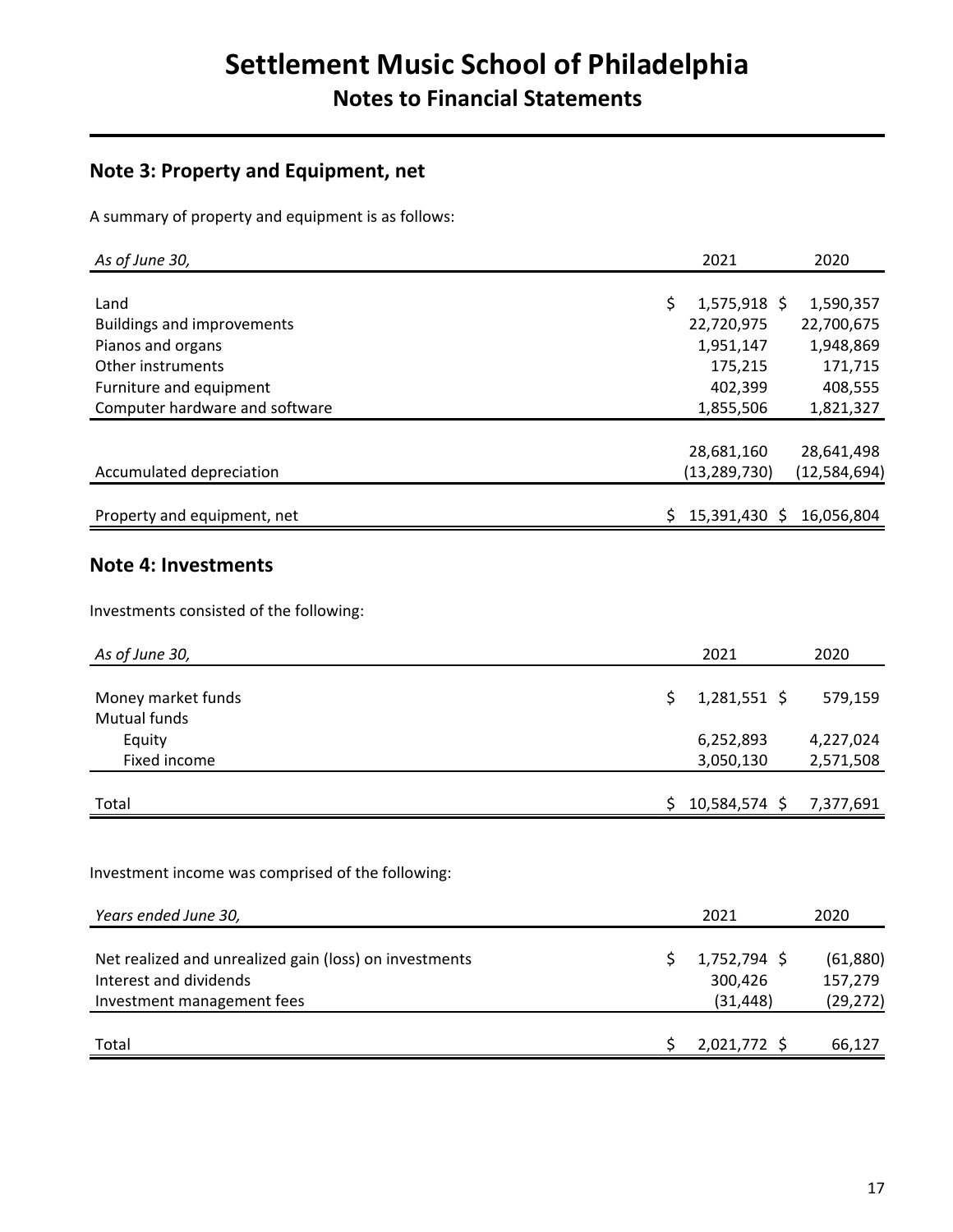### **Note 5: Line of Credit**

The School has a \$650,000 bank line of credit. Advances under the credit line are payable on demand, bear interest at the bank's base lending rate plus 0.75% and are secured by the School's real estate. There were no advances outstanding at June 30, 2021 and 2020.

### **Note 6: Term Loans**

The School's debt consists of two notes. The first note in the amount of \$5,100,000, bears interest at a fixed rate of 3.80%, requires monthly interest and principal installments, and matures on September 1, 2024. This note had an outstanding balance of \$3,715,479 at June 30, 2021 and \$4,287,553 at June 30, 2020. The second note in the amount of \$2,300,000, bears interest at a fixed rate of 4.00% and matured on and was paid off by the School by December 31, 2020. This note had an outstanding balance of \$600,000 at June 30, 2020. These obligations are secured by substantially all of the School's assets and a first mortgage on the School's real estate. The notes also require the School to comply with certain financial covenants. These loans are presented net of unamortized loan acquisition costs of \$45,530 and \$60,712 at June 30, 2021 and 2020, respectively, on the consolidated statements of financial position.

Future annual principal payments for each of the next five years and in the aggregate as of June 30, as refinanced in July 2021 (see below), are as follows:

| 2022       | \$<br>146,451 |
|------------|---------------|
| 2023       | 162,022       |
| 2024       | 166,504       |
| 2025       | 171,642       |
| 2026       | 176,668       |
| Thereafter | 2,892,192     |
|            |               |
| Total      | 3,715,479     |

In July 2021, the School refinanced its tax-exempt note issued by Lower Salford Industrial Development Authority on August 21, 2014, and entered into a loan transaction, whereupon the Horsham Industrial and Commercial Development Authority issued a tax-exempt note, which was purchased by VIST Bank, with the proceeds from the note to be loaned to the School through a credit facility (the "Note") in the amount of \$3,700,567. Under the loan agreement interest on the unpaid principal balance will accrue from the date of the Note through the 7th anniversary of the Note at the fixed rate of 2.85% per annum. Thereafter, for the balance of the term, the interest on the unpaid balance hereof will accrue at the floating reinterest rate of 79% of the Wall Street Prime Rate, with a floor of 2.85%. This obligation is secured by substantially all of the School's assets and a first mortgage on the School's real estate. The Note also requires the School to comply with certain financial covenants. The new term is reflected in the above table of future maturities.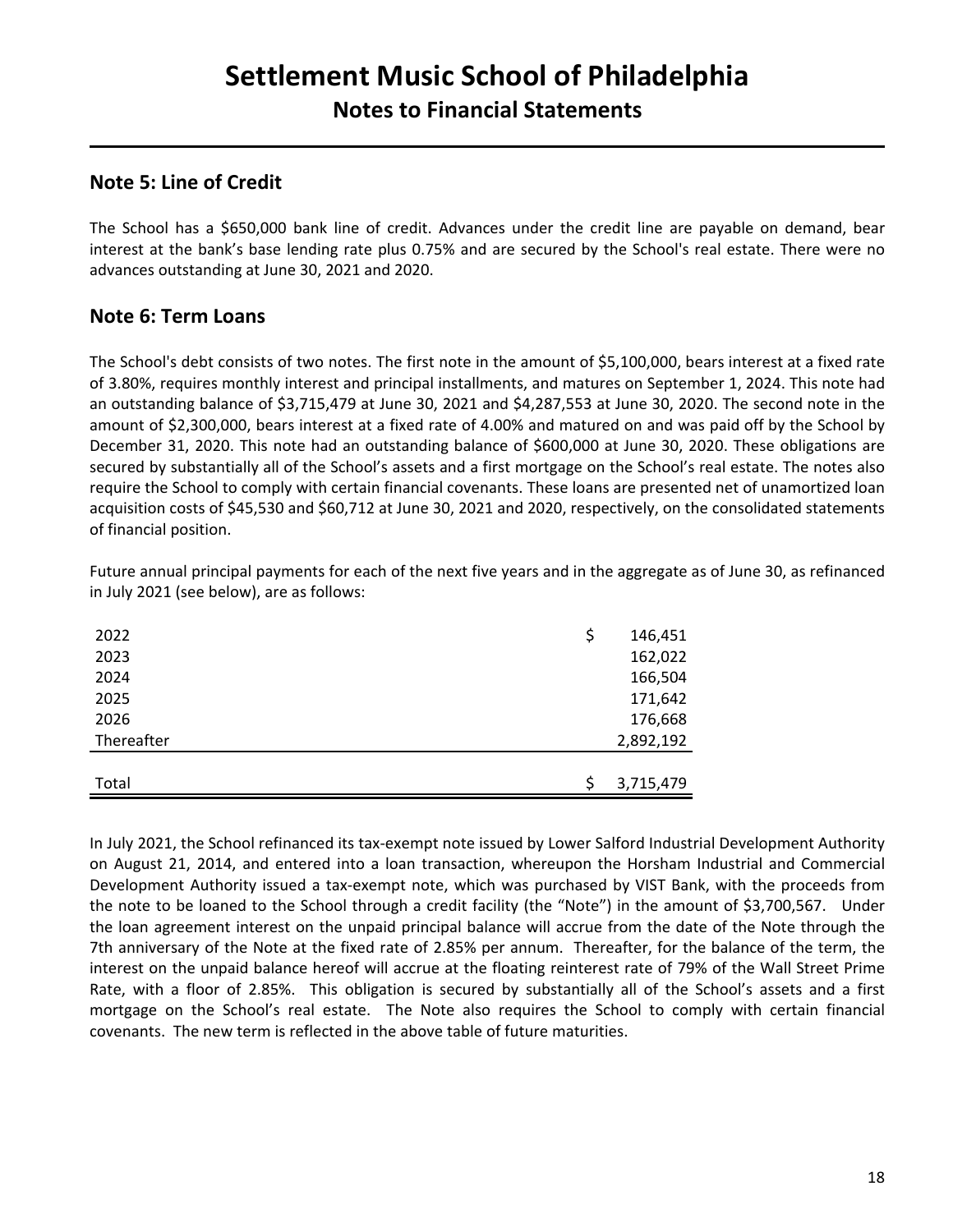### **Note 7: Loans Payable - Paycheck Protection Program**

On April 22, 2020, the School received loan proceeds in the amount of \$1,301,300 under the U.S. Small Business Administration (SBA) Paycheck Protection Program ("PPP"). The loan was eligible for forgiveness if certain conditions were met as required by the loan agreement and governmental statute and regulations. Effective February 1, 2021, the School received notification from the SBA that the full loan amount was forgiven. The School recognized revenue in the year ended June 30, 2021 for the forgiveness of the loan amount, classified as forgiveness of debt in the nonoperating activities section of the consolidated statements of activities.

On February 11, 2021, the School received loan proceeds in the amount of \$1,014,136 under the Paycheck Protection Program ("PPP") as a second-draw loan as part of the Consolidated Appropriations Act of 2021 ("CAA"). PPP loans and accrued interest are forgivable if certain conditions are met as required by the loan agreement and governmental statute and regulations. The forgiveness amount will be reduced if the borrower terminates employees or reduces salaries during the covered period.

To the extent that the School is not granted forgiveness, the School will be required to pay interest on the PPP loan at a rate of 1% per annum. If the application for forgiveness is not made within 10 months of the end of the covered period, payments of principal and interest will be required until application is made and approved or until the maturity date, which is February 11, 2026.

### **Note 8: Net Assets with Donor Restriction**

Net assets with donor restrictions consistent of the following as of June 30:

|                                                                               | 2021                 | 2020       |
|-------------------------------------------------------------------------------|----------------------|------------|
| Purpose restricted:                                                           |                      |            |
| Music and Art Education Programs                                              | \$<br>$1,447,116$ \$ | 2,545,230  |
| Restricted for purchase of property and equipment                             | 256,825              | 127,825    |
| Debt reduction                                                                |                      | 100,000    |
|                                                                               |                      |            |
|                                                                               | 1,703,941            | 2,773,055  |
|                                                                               |                      |            |
| Time restricted:                                                              |                      |            |
| Multi-year contributions receivable and cash restricted for future years      | 574,867              | 457,975    |
| Life insurance policies                                                       | 300,000              | 300,000    |
| Beneficial interest in charitable remainder unitrust                          | 927,713              | 689,185    |
|                                                                               |                      |            |
|                                                                               | 1,802,580            | 1,447,160  |
|                                                                               |                      |            |
| Endowment to be held in perpetuity                                            |                      |            |
| Income is available for educational programs, scholarships and financial aid. |                      |            |
| Management is not aware of the Historic Dollar Value of the endowment         | 9,303,902            | 7,750,759  |
|                                                                               |                      |            |
|                                                                               | 12,810,423 \$        | 11,970,974 |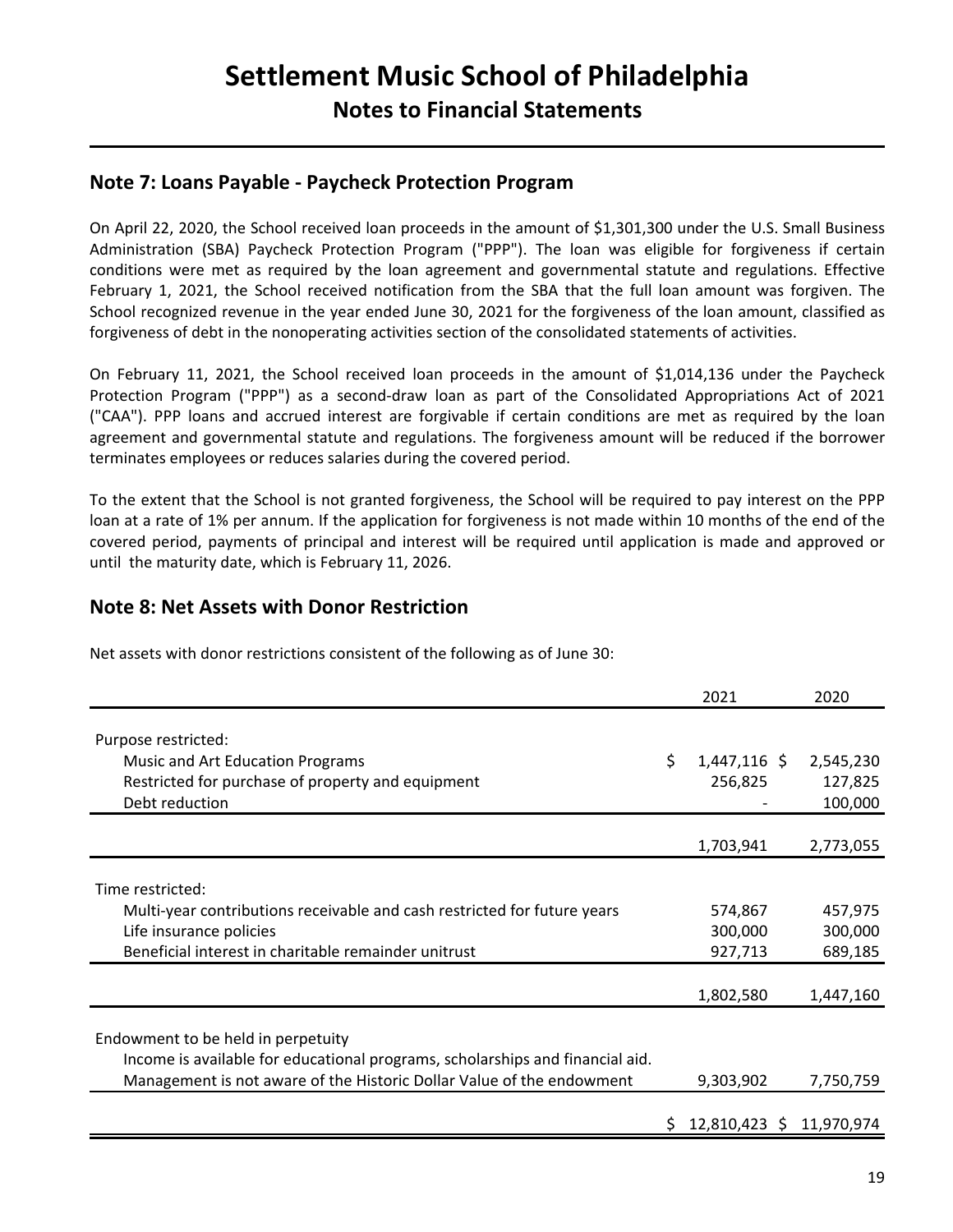### **Note 8: Net Assets with Donor Restriction** (Continued)

Net assets were released from donor restrictions by incurring expenses satisfying the restricted purpose or by occurrence of the passage of time or other events specified by the donors as follows for the years ended June 30:

|                                                                          | 2021       | 2020      |
|--------------------------------------------------------------------------|------------|-----------|
|                                                                          |            |           |
| Expiration of time restrictions:                                         |            |           |
| Multi-year contributions receivable and cash restricted for future years | 751,781 \$ | 531,774   |
| Satisfaction of purpose restrictions:                                    |            |           |
| <b>Music and Art Education Programs</b>                                  | 1,915,365  | 1,843,337 |
| Restricted for debt reductions                                           | 100,000    |           |
| Restricted for the purpose of property and equipment                     | 44,905     | 27,100    |
|                                                                          |            |           |
|                                                                          | 2.812.051  | 2.402.211 |

### **Note 9: Endowment Funds**

Accounting standards for the classification and disclosure of endowments of not-for-profit organizations provide guidance on the net asset classification of donor-restricted endowment funds for a not-for-profit organization that is subject to an enacted version of the Uniform Prudent Management of Institutional Funds Act of 2006 (UPMIFA) and require additional disclosures about an organization's endowment funds. As of June 30, 2021, Pennsylvania has not adopted UPMIFA. The following disclosures are made as required by accounting standards.

The endowment of the School consists of funds established for various purposes and includes both donorrestricted endowment funds and funds designated by the Board of Directors to function as endowment. As required by generally accepted accounting principles, net assets associated with endowment funds, including funds designated by the Board of Directors to function as endowment, are classified and reported based on the existence or absence of donor-imposed restrictions.

The School interprets Pennsylvania law governing donor-restricted endowment funds (PA Law) as requiring the preservation of the fair value of the original gift in its donor-restricted endowment funds absent explicit donor stipulations to the contrary, but without regard to the concept of original value. Rather, the School's interpretation of PA law allows the School to make an election under 15 Pa.C.S Section 5548(c)(3)(i) so that "income" shall include a percentage of the value of the assets held by the School between 2% and 7% per year, without regard to the historic concept of original value.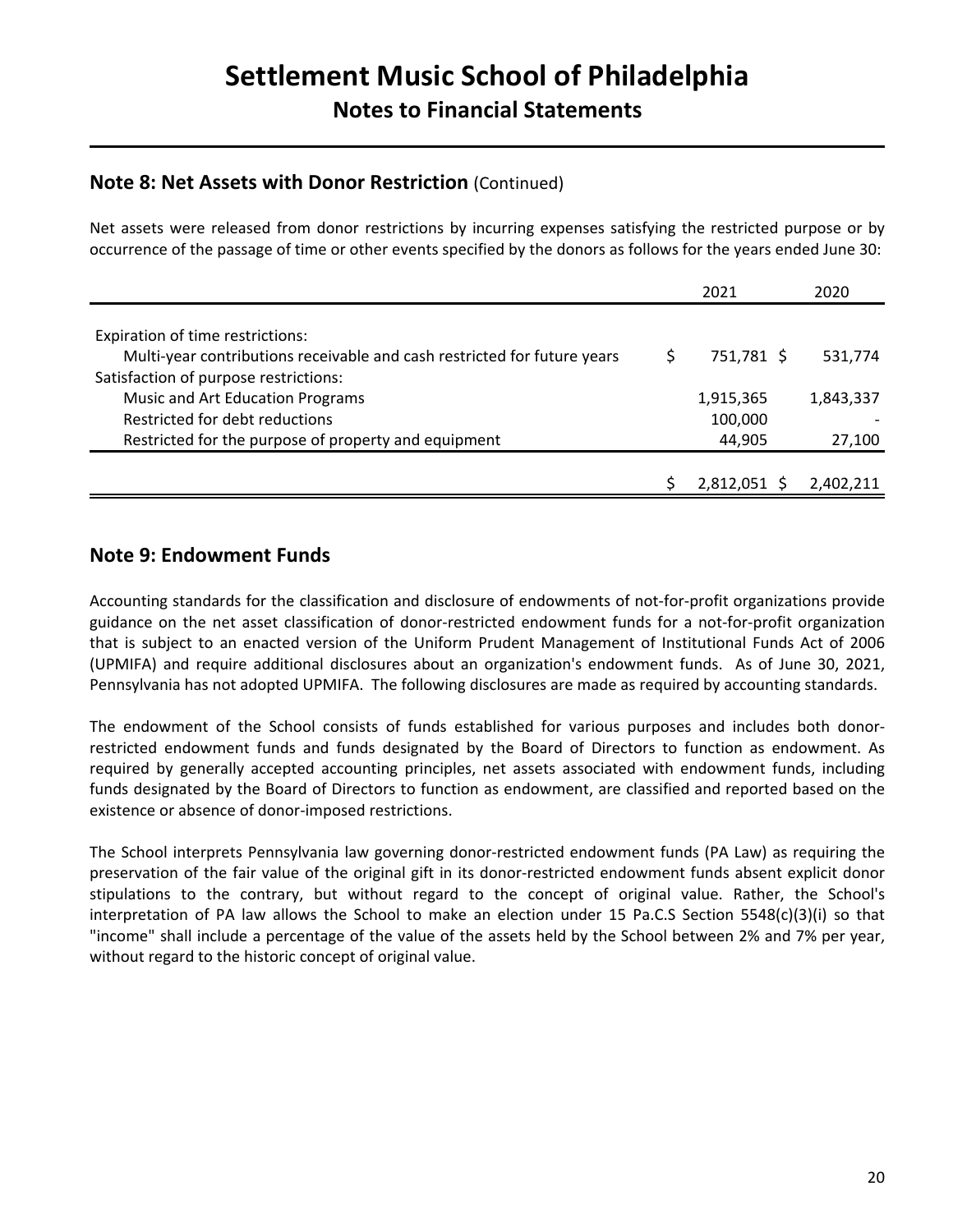### **Note 9: Endowment Funds** (Continued)

In accordance with PA Law, the School considers the following factors in making a determination to appropriate or accumulate donor-restricted endowment funds:

- (1) the duration and preservation of the fund
- (2) the purposes of the School and the donor-restricted endowment fund
- (3) general economic conditions
- (4) the possible effect of inflation and deflation
- (5) the expected total return from income and the appreciation of investments
- (6) other resources of the School
- (7) the investment policies of the School

Changes in endowment net assets composition by type of fund as of and for the years ended June 30, 2021 and 2020 is as follows:

|                                          |    | <b>Without Donor</b> | With Donor     |            |
|------------------------------------------|----|----------------------|----------------|------------|
| Years Ended June 30, 2021 and 2020       |    | Restriction          | Restriction    | Total      |
|                                          |    |                      |                |            |
| Endowment net assets as of June 30, 2019 | \$ | $987,511$ \$         | 7,818,923 \$   | 8,806,434  |
| Investment income                        |    | 9,399                | 56,728         | 66,127     |
| Contributions                            |    |                      | 158,090        | 158,090    |
| Spending policy distributions            |    | (42, 019)            | (282, 981)     | (325,000)  |
| Endowment net assets as of June 30, 2020 |    | 954,891              | 7,750,760      | 8,705,651  |
| Investment income                        |    | 265,286              | 1,721,682      | 1,986,968  |
| Contributions                            |    | 1,632,603            | 183,148        | 1,815,751  |
| Other changes - bad debt loss            |    |                      | (60,000)       | (60,000)   |
| Withdrawals                              |    | (450,000)            |                | (450,000)  |
| Spending policy distribution             |    | (43, 312)            | (291, 688)     | (335,000)  |
|                                          |    |                      |                |            |
| Endowment net assets as of June 30, 2021 | S. | 2,359,468<br>S       | $9,303,902$ \$ | 11,663,370 |

#### Funds with Deficiencies

At times, the fair value of assets associated with individual donor-restricted endowment funds may fall below the level that the donor or PA Law requires the School to retain as a fund of perpetual duration (underwater endowments). We have interpreted the law to permit spending from underwater endowments in accordance with prudent measures required under law. There were no such deficiencies of this nature as of June 30, 2021 and 2020.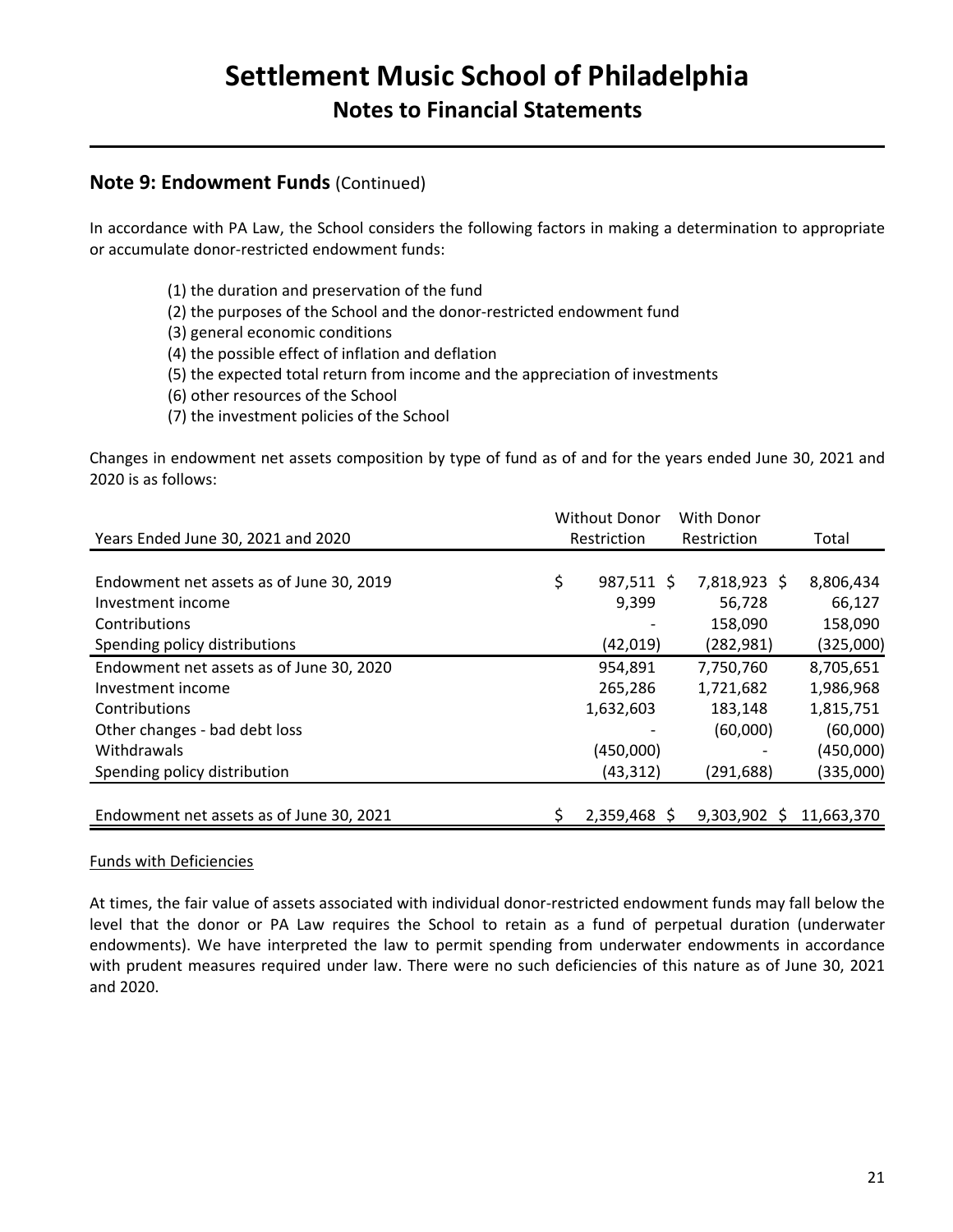### **Note 9: Endowment Funds** (Continued)

### Return Objectives and Risk Parameters

The School has adopted investment and spending policies for endowment assets that attempt to provide a predictable stream of funding for financial aid and ongoing operating expenses supported by its endowment while seeking to maintain the purchasing power of the endowment assets. Endowment assets include those assets of donor-restricted funds that the School must hold in perpetuity as well as board designated funds. The primary long-term management objective is to preserve the real (inflation adjusted) purchasing power of the endowment, both restricted and unrestricted, before gifts. This objective should be achieved over a rolling threeyear period.

### Strategies Employed for Achieving Objectives

To satisfy its long-term rate of return objectives, the School relies on a total return strategy in which investment returns are achieved through both capital appreciation (realized and unrealized) and current yield (interest and dividends).

#### Spending Policy and How the Investment Objectives Relate to Spending Policy

The School has a policy of appropriating for distribution each year 4.5% of its endowment fund's average fair value over the prior 12 quarters through the fiscal year-end preceding the current fiscal year in which the distribution is planned. In establishing this policy, the School considers the long-term expected return on its endowment.

The target spending rate is that which as part of total return satisfies these conditions - (a) permits enough reinvestment to preserve the real purchasing power of current funds, (b) permits a level of consistency and stability in the programs of the School, (c) is sustainable over time regardless of periodic variations in the levels required to satisfy (a), and (d) recognizes that circumstances may preclude achievement of all three objectives in any one year.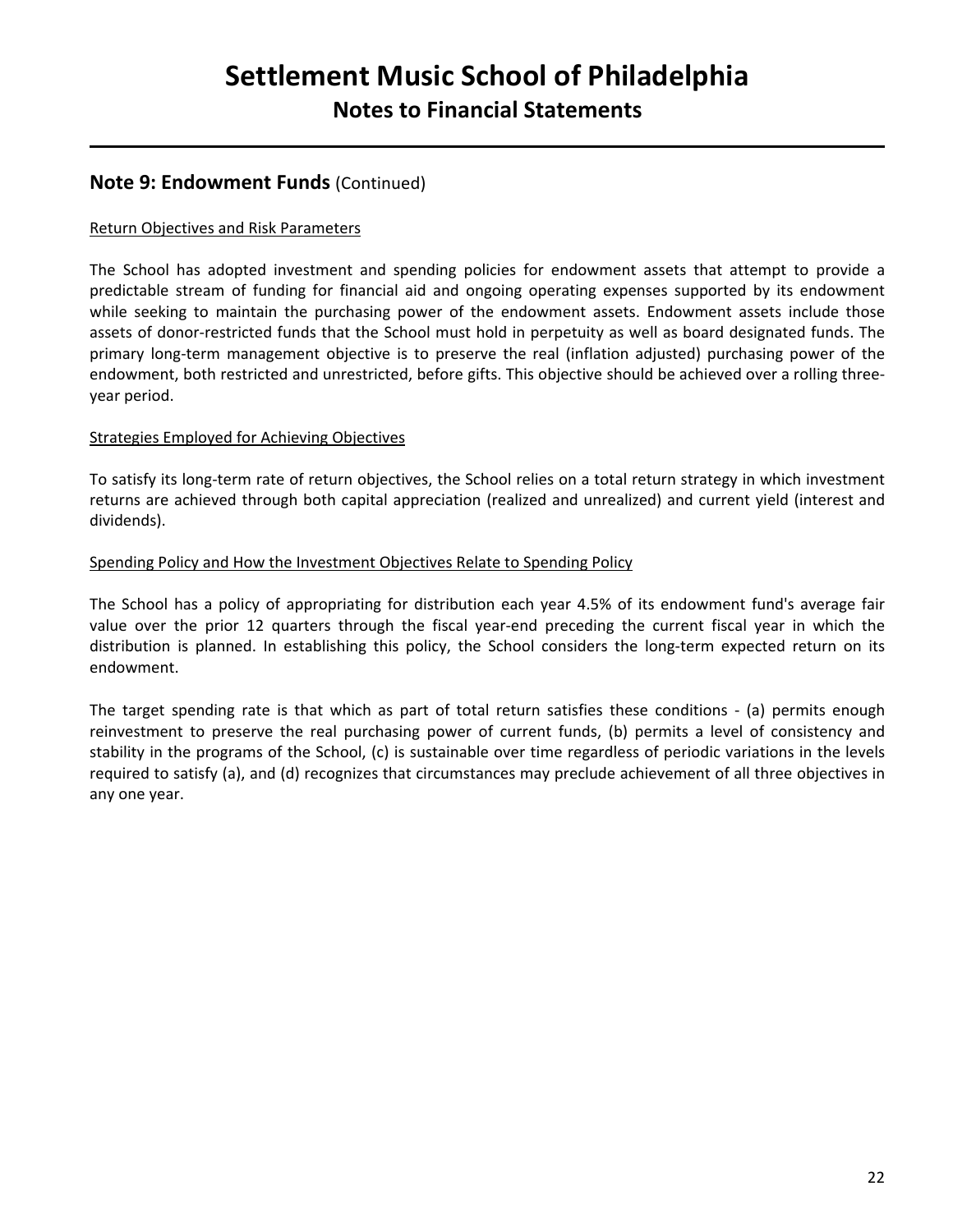### **Note 10: Fair Value Measurements**

The following tables set forth, by level, the School's assets at fair value within the fair value hierarchy, as of June 30, 2021 and 2020:

|                                                                        | <b>Fair Value of Assets</b> |                |         |      |                |            |
|------------------------------------------------------------------------|-----------------------------|----------------|---------|------|----------------|------------|
| As of June 30, 2021                                                    |                             | Level 1        | Level 2 |      | Level 3        | Total      |
| Assets                                                                 |                             |                |         |      |                |            |
| Investments                                                            |                             |                |         |      |                |            |
| Money market funds                                                     | \$                          | $1,281,551$ \$ |         | $-5$ | - \$           | 1,281,551  |
| Mutual funds                                                           |                             |                |         |      |                |            |
| Equity                                                                 |                             | 6,252,893      |         |      |                | 6,252,893  |
| Fixed income                                                           |                             | 3,050,130      |         |      |                | 3,050,130  |
| Total                                                                  |                             | 10,584,574     |         |      | -              | 10,584,574 |
| Life insurance policies<br>Beneficial interest in charitable remainder |                             |                |         |      | 300,000        | 300,000    |
| unitrust                                                               |                             | -              |         |      | 927,713        | 927,713    |
|                                                                        |                             |                |         |      |                |            |
| Total                                                                  | \$                          | 10,584,574 \$  |         | -\$  | $1,227,713$ \$ | 11,812,287 |

|                                                                        | <b>Fair Value of Assets</b> |              |         |                          |           |
|------------------------------------------------------------------------|-----------------------------|--------------|---------|--------------------------|-----------|
| As of June 30, 2020                                                    |                             | Level 1      | Level 2 | Level 3                  | Total     |
| Assets                                                                 |                             |              |         |                          |           |
| Investments                                                            |                             |              |         |                          |           |
| Money market funds                                                     | \$                          | 579,159 \$   | - \$    | - \$                     | 579,159   |
| Mutual funds                                                           |                             |              |         |                          |           |
| Equity                                                                 |                             | 4,227,024    |         | -                        | 4,227,024 |
| Fixed income                                                           |                             | 2,571,508    |         | $\overline{\phantom{a}}$ | 2,571,508 |
| Total                                                                  |                             | 7,377,691    |         |                          | 7,377,691 |
| Life insurance policies<br>Beneficial interest in charitable remainder |                             |              |         | 300,000                  | 300,000   |
| unitrust                                                               |                             |              |         | 689,185                  | 689,185   |
| Total                                                                  | S                           | 7,377,691 \$ | -\$     | 989,185 \$               | 8,366,876 |

The method of valuing the life insurance policies and charitable remainder trust is described in Note 1. There were no purchases of Level 3 assets and there were no transfers into or out of Level 3 assets during each of the years ended June 30, 2021 and 2020.